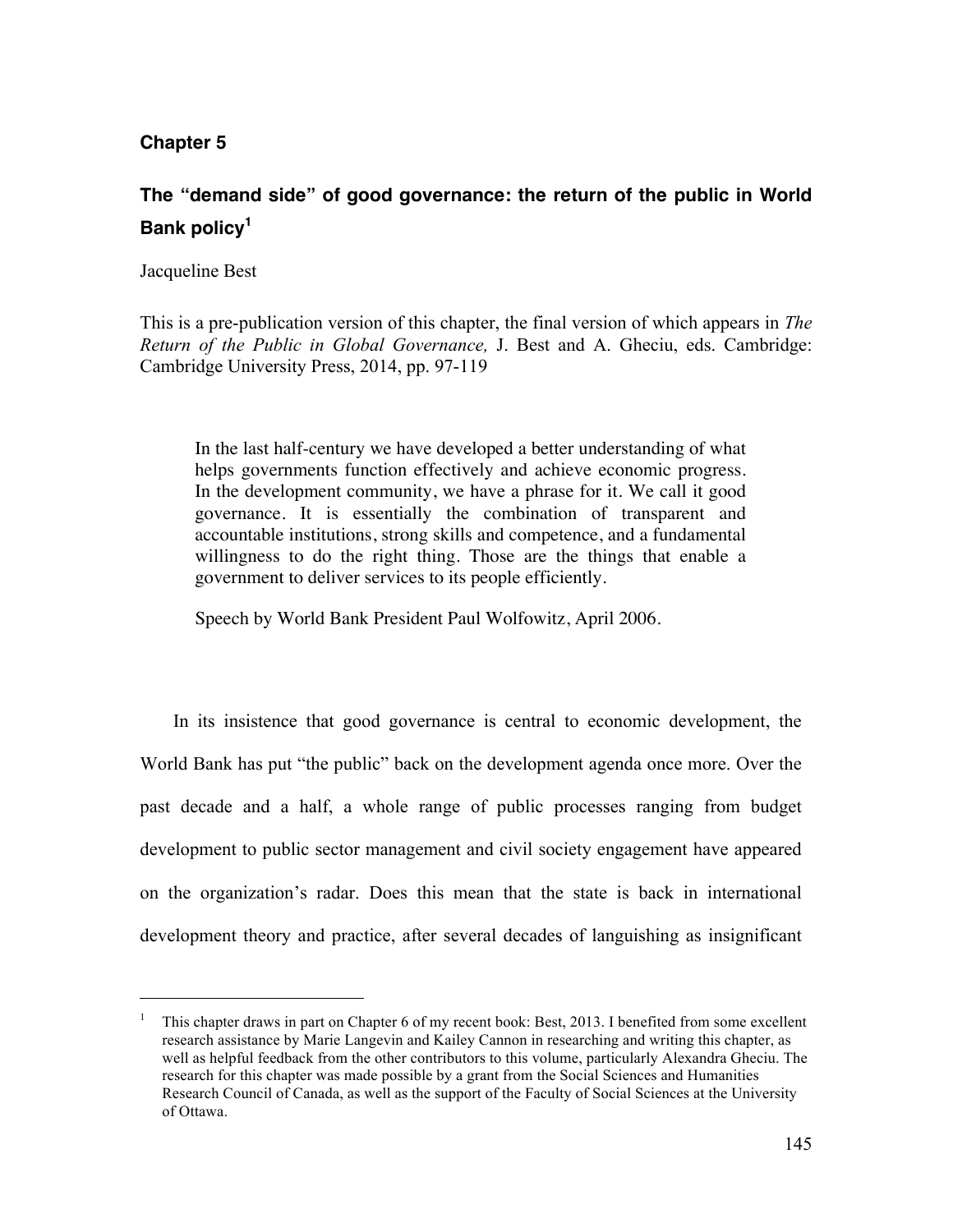and downright dangerous? Yes and no. There is no doubt that staff and management at the World Bank are more interested in the potentially positive role of the state than in the 1980s, when state-market relations were viewed in largely zero-sum terms. Yet, a closer look at the kinds of policy practices being developed in the context of the good governance agenda reveals that the kind of public that the World Bank and other international financial institutions (IFIs) and donors are seeking to engage through their policies is a much more complex thing than the state alone. They are seeking to define a new kind of public, in which a multitude of different kinds of public actors (state, private sector, civil society) are engaged in a range of public processes, providing certain public goods.

This trend towards a more dynamic public has become more pronounced over the last few years, as the World Bank has sought to foster the "demand side" of good governance. Having spent the better part of a decade trying to improve the *supply* of better governance practices, World Bank staff are now focusing more attention on the *demand* for them. In the simplest terms, this means encouraging poor people, civil society groups, parliaments, and market actors to demand better governance. In other words, this new development strategy seeks to exercise an indirect and productive form of power to create new kinds of public actors, processes and goods: to foster the formation of public groups, to encourage them to engage in particular kinds of public speech, and to hope through those means to create a more responsive and accountable public sector.

As Best and Gheciu discuss in the framing chapter of this volume, the public generally takes one of three classic forms in global governance literature: as a form of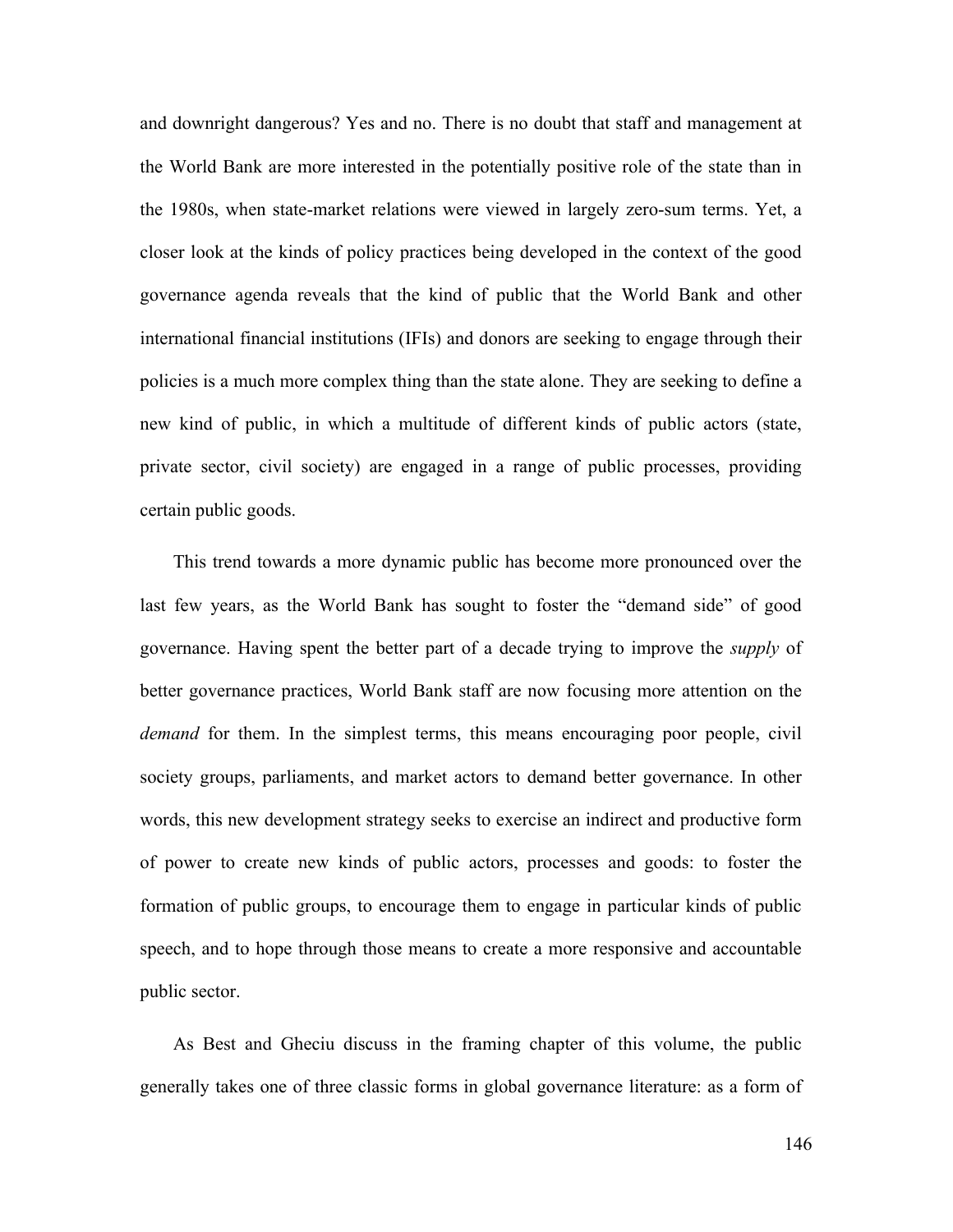authority in decline in the context of the rise of private authority; as global public goods needed when the market fails; or as a global public sphere of debating individuals that seeks to hold the state accountable. Each of these concepts of the public is present in World Bank rhetoric and practice on good governance: we can find a continued interest in shifting the provision of public services to the market, a tendency to frame good governance in public choice terms as a public good, and efforts to encourage processes, such as participation and transparency, that we would normally associate with the public sphere.

On one level, what we are witnessing is the emergence of a hybrid public logic (see Chapter 2, this volume), which combines all three classic forms of the public in new ways. Yet such a characterization oversimplifies the processes underway. The new practices that the World Bank is engaging in are more intent on reengaging public actors than we would expect if the shift were driven by the rise of private authority. And while the Bank leaders represent these initiatives as fostering new kinds of public goods, they do so by drawing on moral as well as public choice conceptions of the common good. Moreover, the new public processes that they are promoting are far thinner and more instrumentalized than those that we would traditionally associate with the public sphere.

In fact, the kind of public that is emerging is far more than the sum of these three traditional forms. It is defined above all by its refusal to remain contained in any one space or sphere. Who counts as a public actor depends less on where they are situated, and more on what kinds of *practices* they are engaged in. Are they fostering transparency? Are they engaging in consultations about publicly necessary services? Are they demanding better services, whether provided by the state, the non-profit sector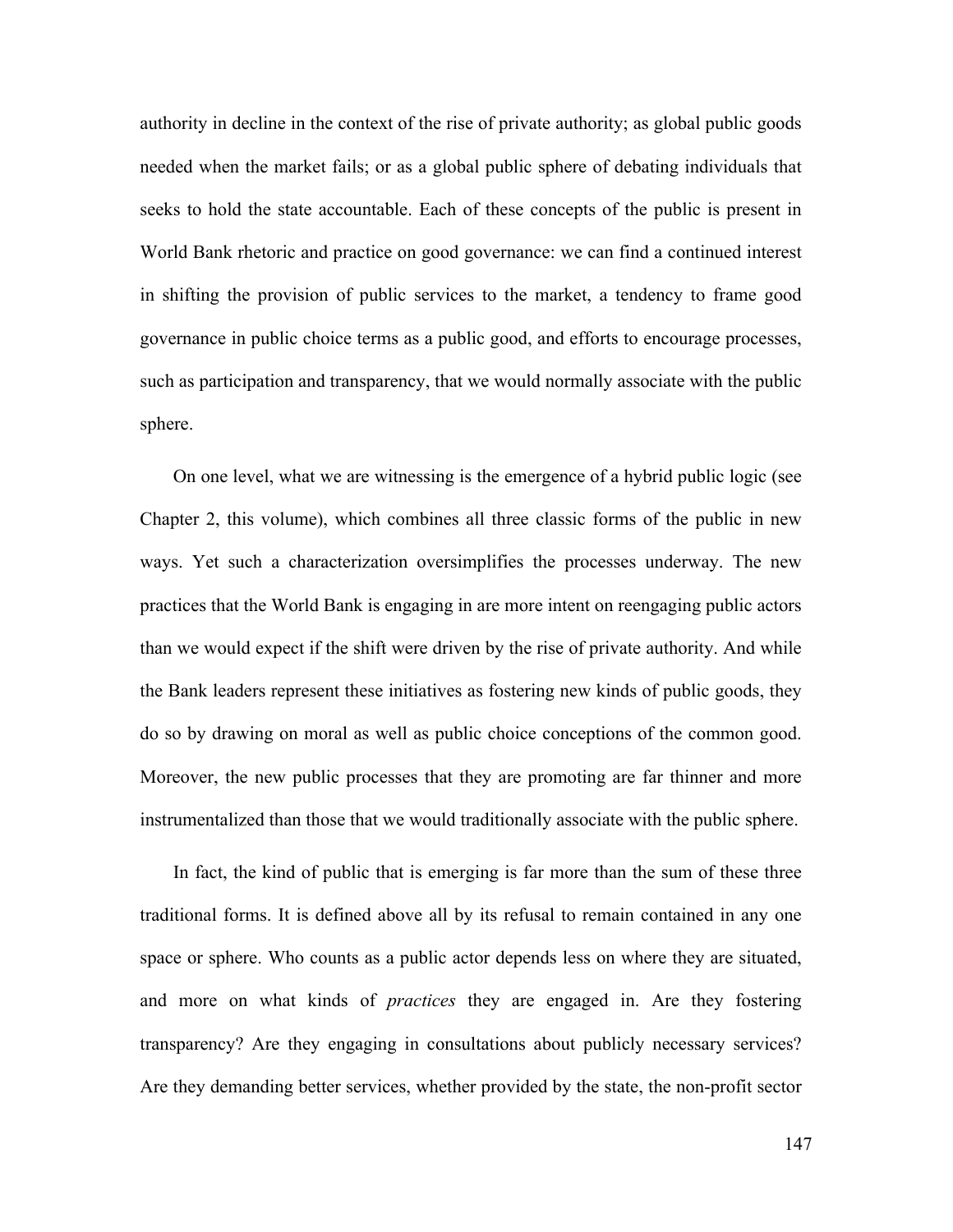or the market? If so, they are at least in some measure to be defined as public actors. This is therefore a more fluid kind of public that is defined by the kinds of relations that are built between actors, practices and goods and the kinds of claims about their publicness made by them or on their behalf. It is therefore an example of the public as practice, as defined by Best and Gheciu in the framing chapter to this volume.

I begin this chapter by taking a closer look at the evolution of the good governance agenda at the World Bank. I will then examine the kinds of public that these new policies seek to constitute, focusing in particular on three central dynamics at work: the organization's efforts to define good governance as a public good; its efforts to engage new kinds of public actors in the production of good governance; and its attempts to foster particular kinds of public processes as a means of achieving that goal. These are all examples of public practice, I will suggest.

What is at stake in this new kind of public practice? I will tackle this question by considering the forms of indirect and productive power and authority involved in these efforts to foster new kinds of publics. Drawing on the concepts developed in Best and Gheciu's framing chapter, I will suggest that the World Bank's practices are both transformative – in their efforts to reconstitute the public in new ways – and reinforcing – in their tendency to fortify the Bank's own institutional authority. Yet, these efforts have not been entirely successful to date, suggesting that there are limits to recent efforts to constitute a new kind of public. I will conclude by reflecting on the broader implications of these changing practices both for our understanding of the role of the public in global governance more generally and for the evolving character of political life.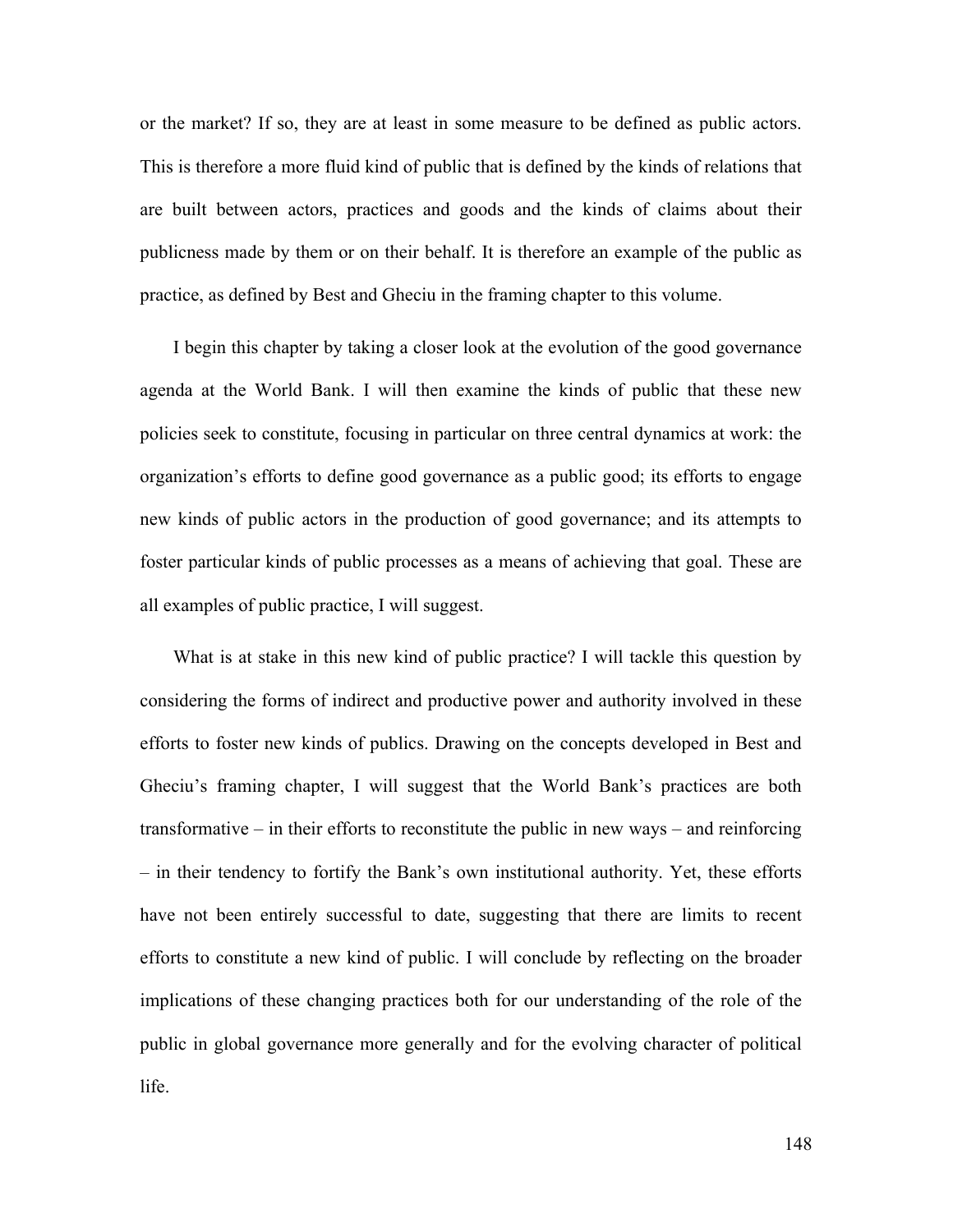#### The evolution of good governance

Over the past two decades, it has come to seem quite natural that IFIs and donors would make good governance and limits on corruption part of their development programs. Governance is also front and centre in many donor assistance programs, including the Department for International Development in the UK, US AID and the Millennium Challenge Corporation in the United States, and the Canadian International Development Agency (DFID 2006; Danilovich 2007; MCC 2008; USAID 2011; CIDA 2011). Yet when the issue of governance was first introduced at the World Bank, it was the subject of considerable internal debate. In some ways, nothing has changed since then: the pursuit of good governance continues to encounter opposition. Nonetheless, good governance and anti-corruption efforts have also become normalized into IFI practices.

How did we get to this point? Given that IFIs are legally mandated to stay clear from political intervention of any kind, the very fact that the World Bank now spends considerable energy giving advice and imposing conditions on civil service reform, reforming legal systems and encouraging civil society organizations to play a role in these processes requires some kind of explanation.

Some of the initial impetus for the policy shift came from assessments of the limits of development efforts in Africa during the 1980s; it was this insight that first put the issue explicitly on the agenda of the World Bank. Another major underlying factor was the end of the Cold War and the experience with transitional economies in Eastern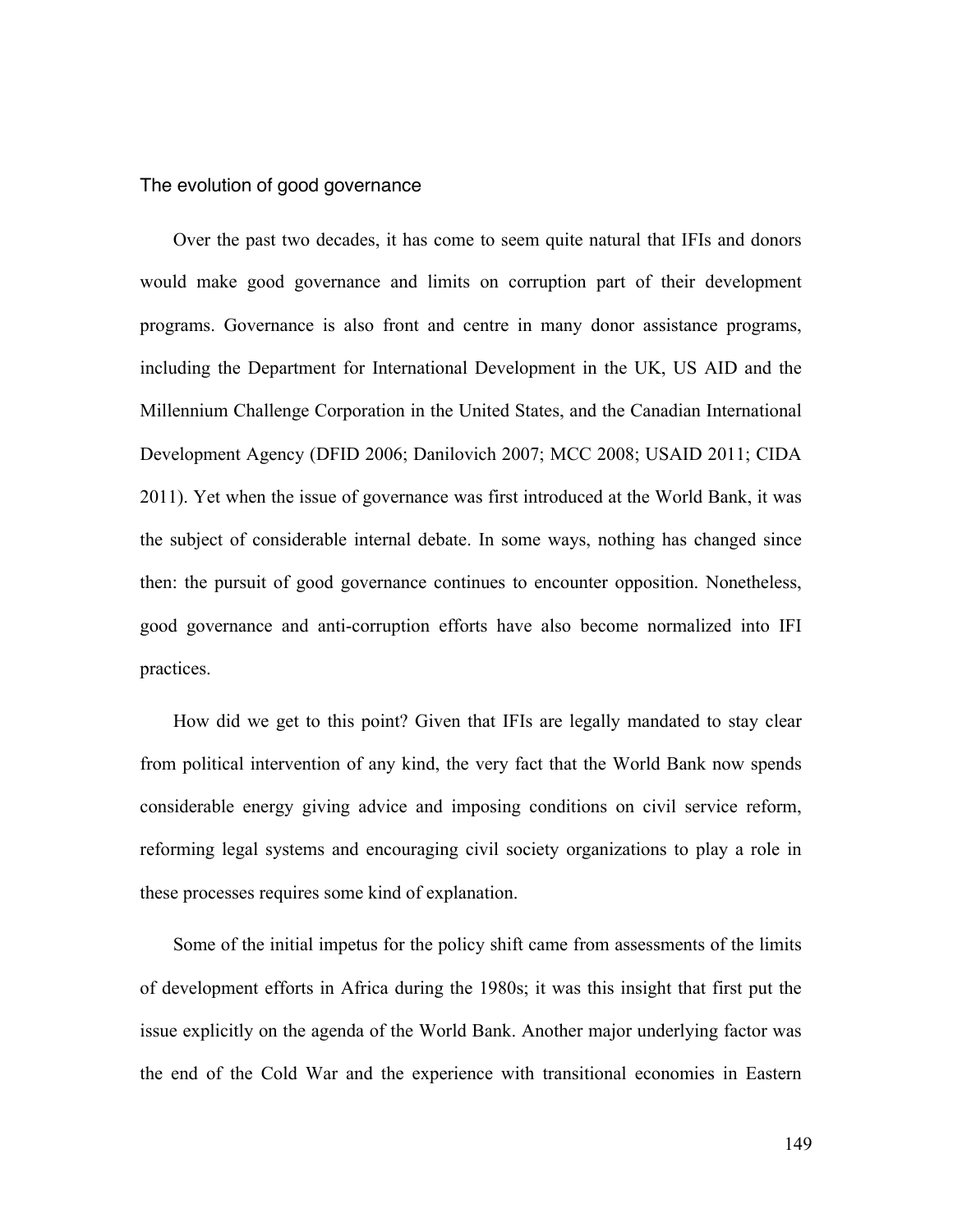Europe and the former Soviet Union, where it quickly became clear that economic reform without institutional change was a recipe for disaster. These experiences also helped to foster the increasing influence of new institutionalist economics, as many development practitioners became less satisfied with narrowly neoclassical approaches to their task. Over time, significant pressure for the change also came from donors who faced a combination of "aid fatigue" from voters and increasing pressure to cut back government spending. They spearheaded the new emphasis on "aid effectiveness" and ultimately focused on domestic governance as one of the solutions to what had been ailing development assistance.

It is possible to define two broad phases in the evolution of the governance agenda at the World Bank: the first phase, from 1989-1998 was very much an extension of the neoliberal agenda, and saw governance defined primarily in public choice terms, as an effort to avoid rent-seeking by creating a leaner, more effective government. The second phase, dating roughly from 1999 onwards, saw a broadening of the theoretical justification for good governance to include institutionalism and more emphasis on the "demand side" of governance, through transparency and participation.

The term "good governance" first appeared as a central theme in the Bank's 1989 report on long-term development in Sub-Saharan Africa (Bank 1989, xii). <sup>2</sup> The report's authors sought to explain the persistent failure of development efforts in the region over

<sup>&</sup>lt;sup>2</sup> The actual history of Bank interest in what eventually became known as good governance dates back further to the late 1970s (Weaver 2005; Miller-Adams 1999), while the attention to the role of the state in economic development of course has a much longer history, dating back to early development economics of the 1940s and 1950s.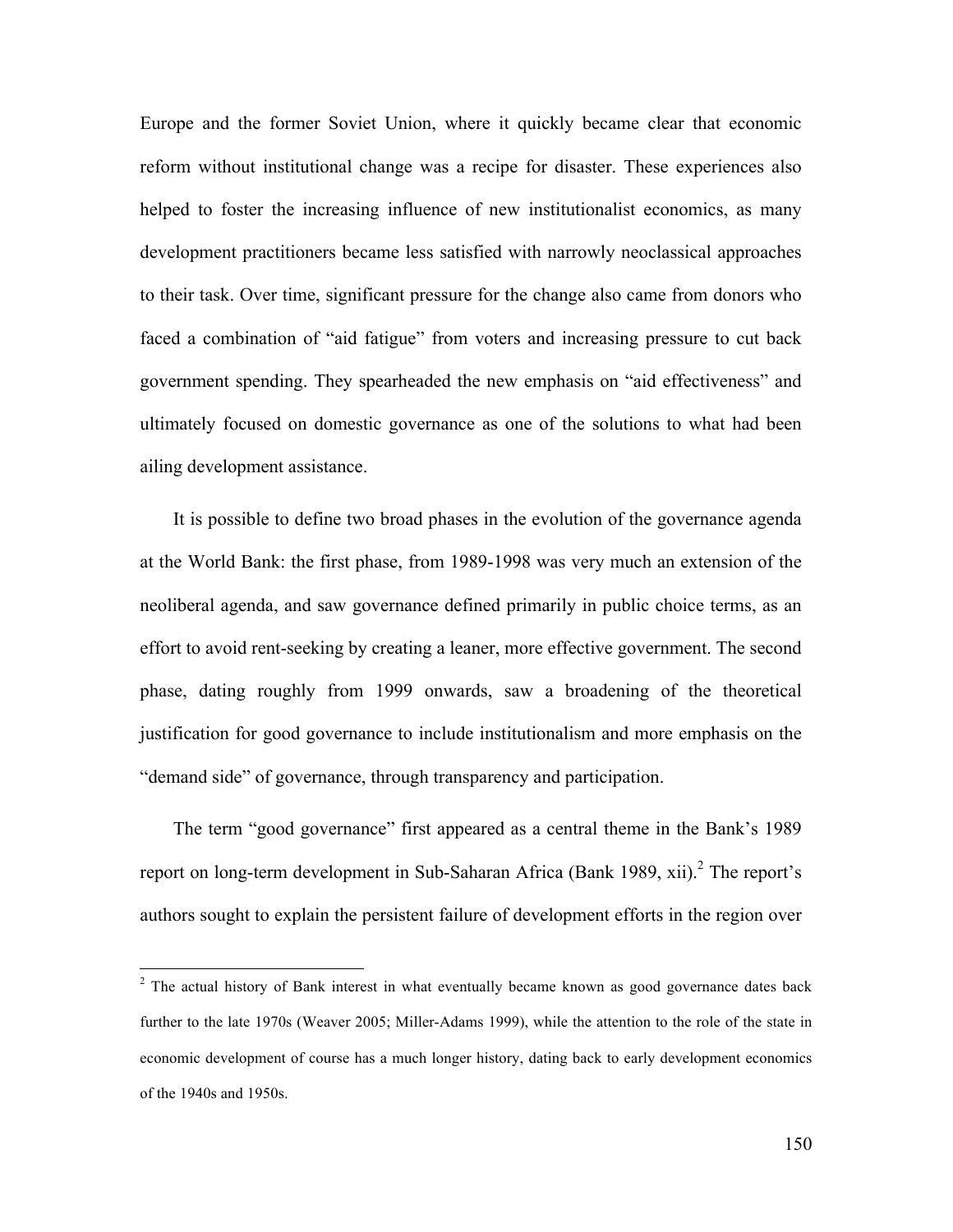the previous decades. They argued that the principal source was not external – in declining terms of trade, for example – but was internal, based in a failure of investment that had its roots in bad public management (Bank 1989, 3). This "crisis of governance" they argued must therefore be addressed before economic progress could be expected (Bank 1989, 60). Although the report did place some responsibility for failure on the Bank's inability to recognize the institutional basis of economic development, it also implied that the ultimate blame rested with poor countries' governments and argued that the solution was to create a leaner and more effective state (Bank 1989, 4-5).

Within the next few years, the governance agenda began to command greater attention within the institution. Bank reports on governance in the early 1990s began to flesh out a particular vision of what good governance was, and to identify the steps needed to promote it (Bank 1991; 1992; 1994). Throughout these early governance documents, the relationship between state and market is defined in terms of public choice theory, which views political and social interactions through the lens of economic theory, treating key players as self-interested and individualistic agents. Perhaps the most pervasive argument made at this time is the claim that rent-seeking is the central problem of governance (Bank 1991, ii-iii, 4-6; 1992, 7-9; 1994, 15-16, 32). Rent-seeking is a public choice concept that suggests that the state's ability to make decisions about resource allocation – for example the building of a dam in a particular location – encourages the unproductive use of resources (legally or illegally) by those who would benefit from the decision being made one way or another (Krueger 1974). The most often touted solution to rent-seeking is to reduce the scope of state decision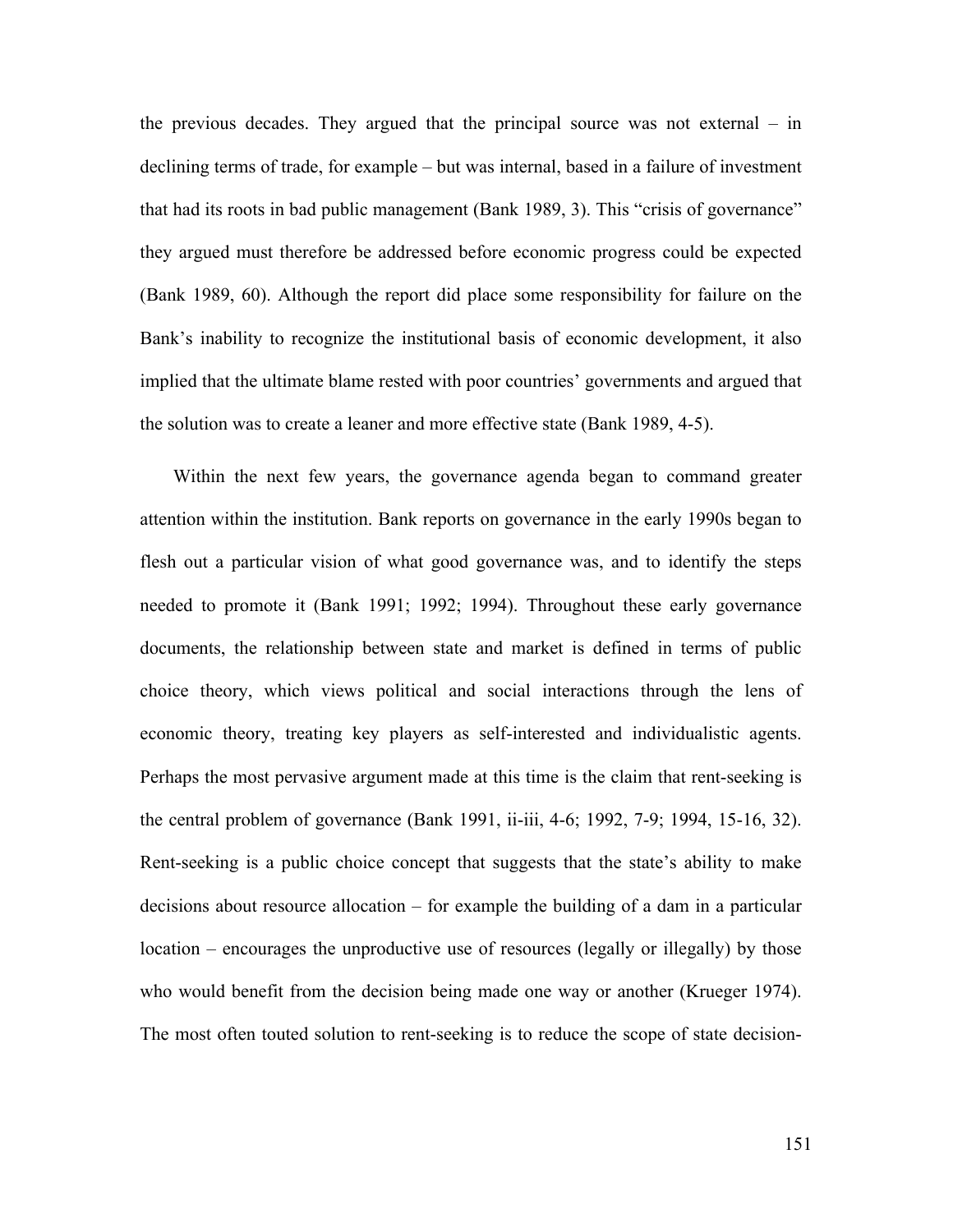making by shifting greater responsibility to the market  $-$  a classic example of the kinds of trend towards privatization discussed in the private authority literature.

By the mid-1990s, the governance agenda was having a concrete impact on Bank operations: the volume of governance-related lending was significant and increasing, with as many as sixty-eight percent of lending operations containing some kind of governance dimension (Bank 1994, xv). Yet, even as the idea of governance began to take hold within the institution, it was a fraught issue. The Bank's General Counsel, Ibrahim Shihata, was asked to provide a legal opinion on whether the institution's mandate allowed it to address questions of governance. Shihata's opinion sought to narrowly define the scope of the Bank's involvement in governance to those questions that had a direct impact on economic development (Shihata 1990).<sup>3</sup>

It was not until James Wolfensohn took the helm of the Bank in 1995 that the issue of governance – and the related problem of corruption – took centre stage, and the governance agenda entered its second phase at the Bank. In a famous speech at the Annual Meetings in 1996, Wolfensohn called for an end to the "cancer of corruption" that he argued was eroding development efforts around the world (Bank 1996). Over time, Wolfensohn significantly transformed the character of the governance agenda at the Bank. It was during his tenure that the 2000-01 World Development Report, *Attacking Poverty*, and the 2002 *Building Institutions for Markets* were released (Bank 2001; Bank 2002b).

 $3$  For an interesting discussion of this opinion, see: (Thomas 2007, 733).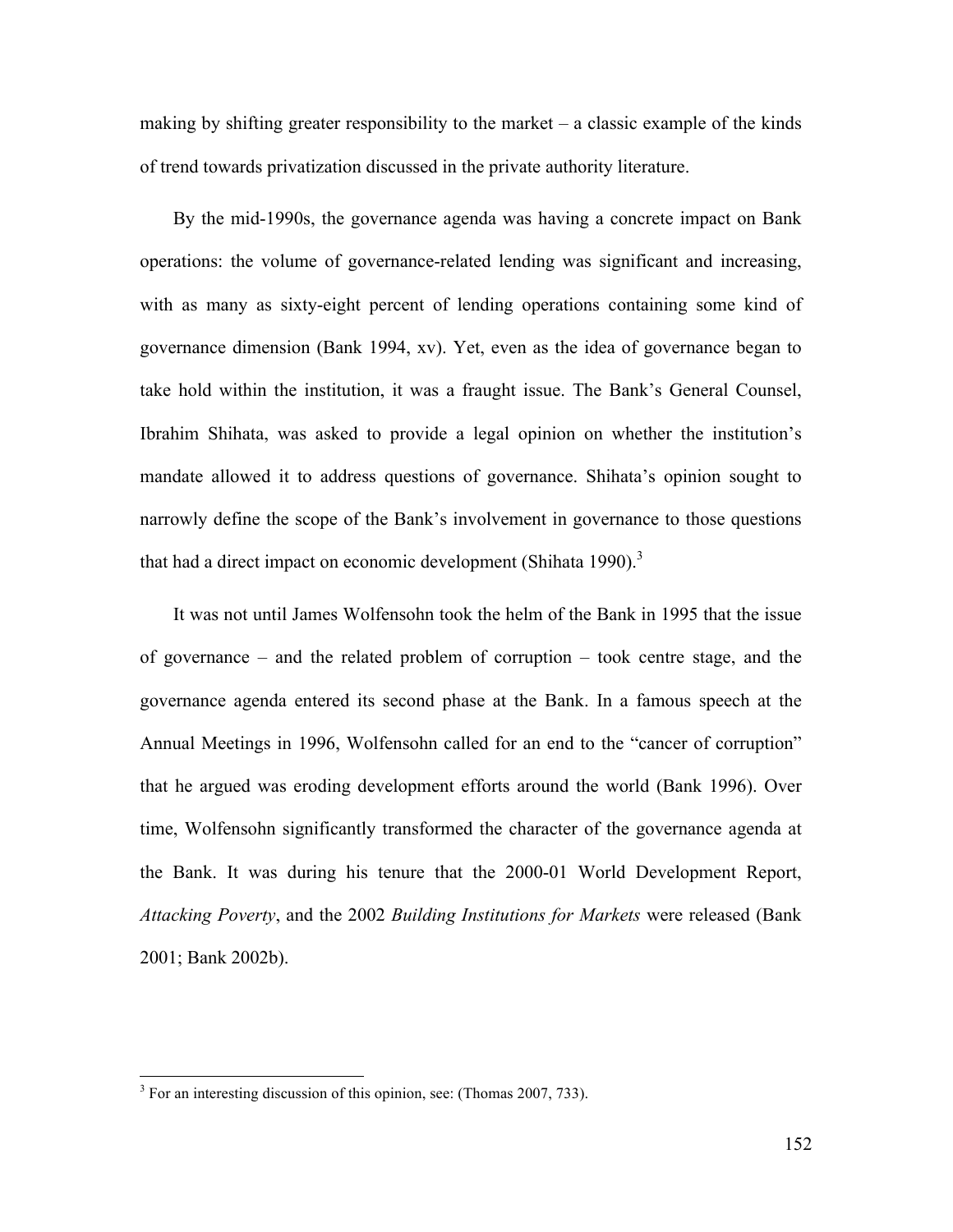As the good governance agenda entered this second phase, the theoretical justification for good governance changed somewhat: while public-choice theory remained influential, it was supplemented by more emphasis on institutionalist economics. <sup>4</sup> This shift is significant because although an institutionalist approach remains consistent with much neoclassical economic theory, it does place considerable emphasis on the problems of market failure – instances in which the state must step in because markets are unable to allocate resources effectively. Together, new institutionalist economics and public choice theory provided a basis for a public goods justification of the importance of good governance, as I will discuss further below.

Under Wolfensohn, the Bank staff also began to place more emphasis on the importance of public participation and voice in the process of governance. Although the idea of public voice is a theme that carries through from the earliest Bank governance strategies, by 2000 the idea that governance reform should be driven by the "demand" of public and private actors had become a defining feature of the governance agenda (Bank 2000; Bank 2002a).

When Paul Wolfowitz took over as Bank President in 2005, he continued this emphasis on the demand-side of good governance, integrating it into his governance and corruption strategy (GAC), which remains the principal framing document for

 <sup>4</sup> Classic institutionalist texts here include: Coase, 1937; North, 1990; Williamson, 1985. Douglass North, in particular, is cited in a number of Bank documents as an inspiration for governance policy, particularly from the 2002 WDR on Institutions onwards, in which the first footnote cites North, Williamson and Coase on institutions (Bank 2002b, 5 n.1)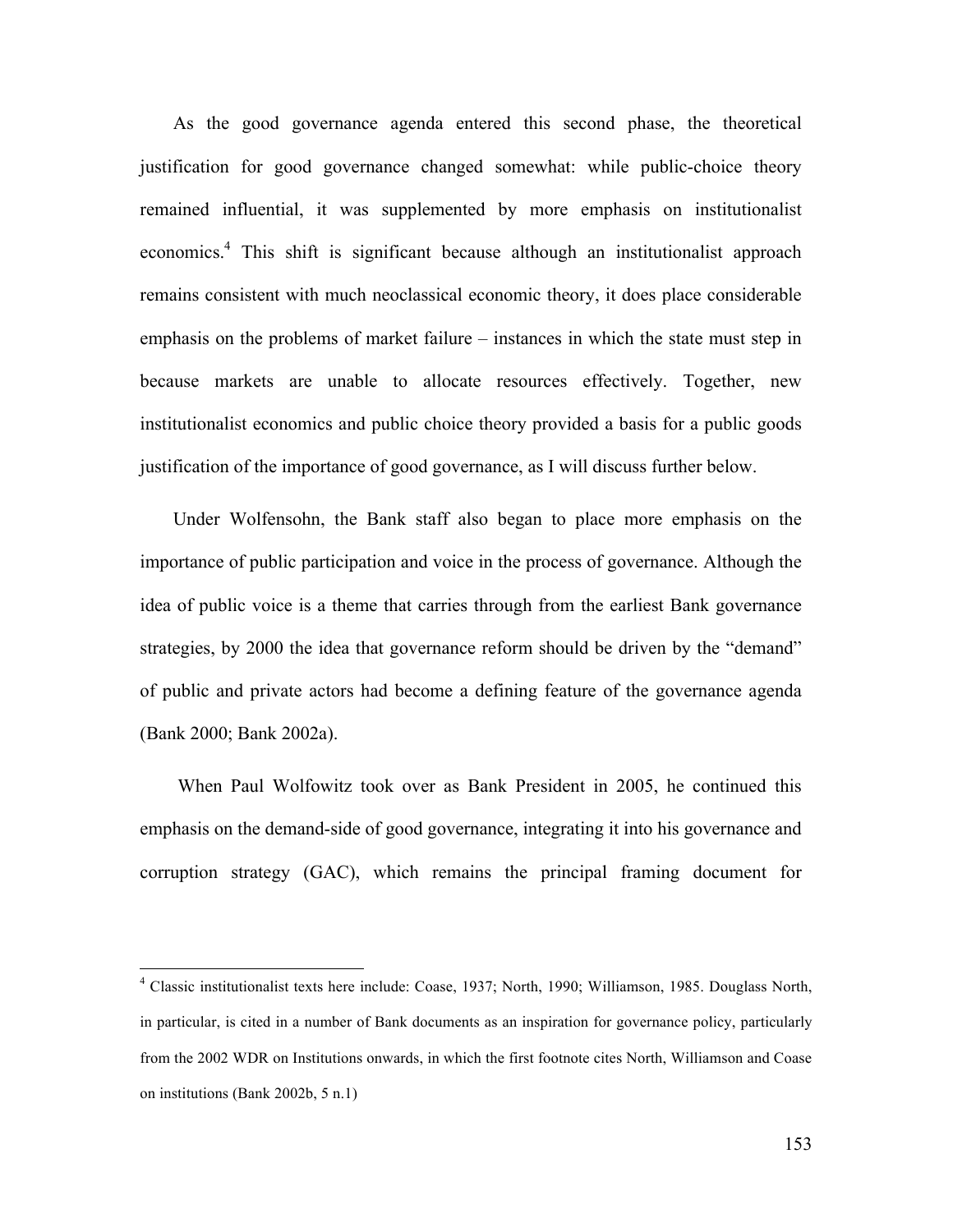governance activities at the Bank today (Bank 2007a). As one World Bank staff member put it,

A lot of Wolfowitz's enthusiasm for governance and anti-corruption has given a real boost to an interest in citizen participation, because – we can have a discussion about neoconservatism and Strauss and some very interesting philosophical ideas – but a central neoconservative idea is let's support human rights, citizen rights and grassroots democracy. . . . The [World Bank] President loves this stuff.<sup>5</sup>

As I will discuss further below, this demand-based framing of good governance represents an important step in the Bank's efforts to bring the public back into development policy by defining good governance as a new kind of public good, by mobilizing a broader set of public actors, and by integrating a range of new public practices into its policies.

 $<sup>5</sup>$  Interview with senior World Bank staff member, May 10, 2011.</sup>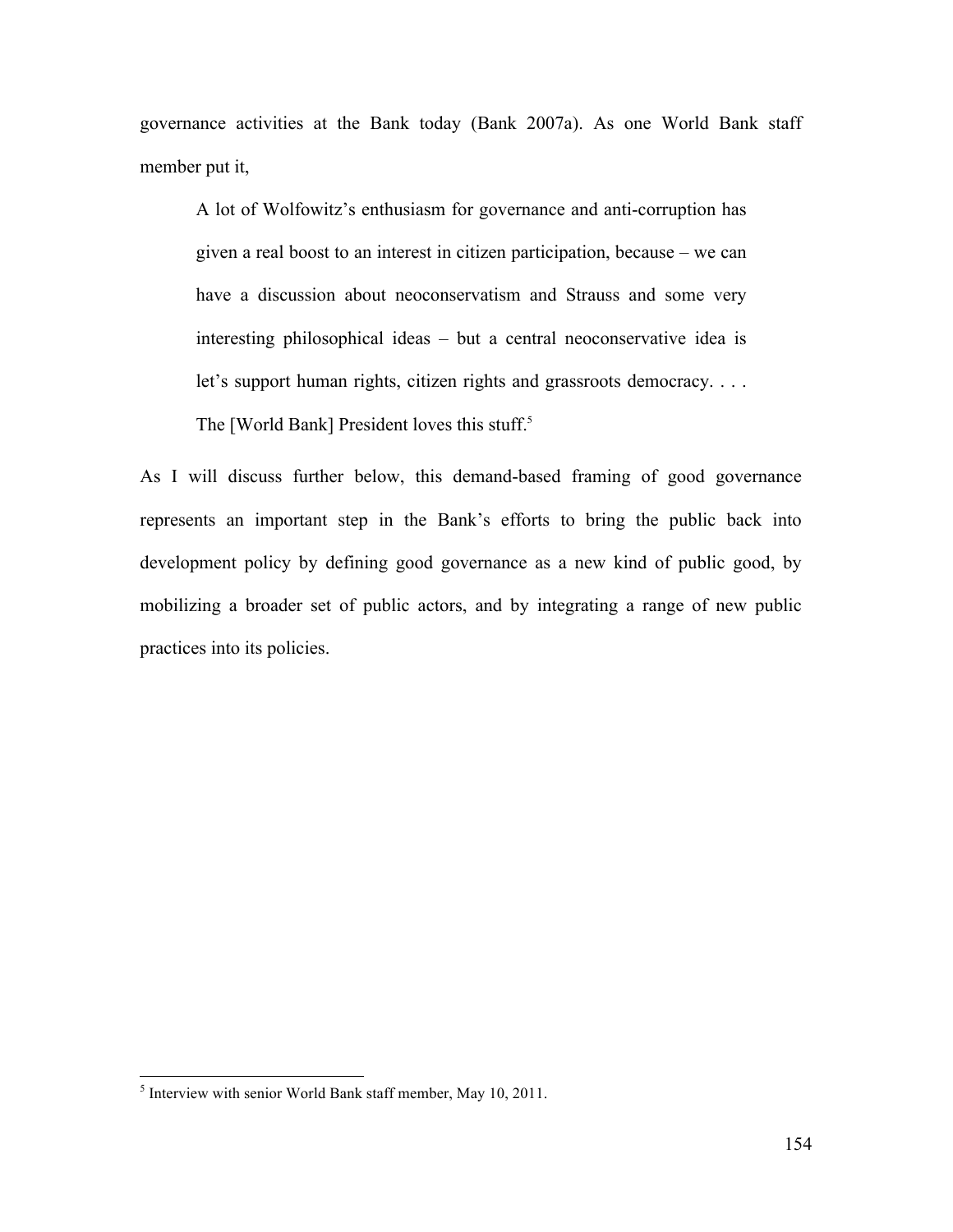### Redefining the public good

"If you want to make poverty history you have to make corruption history." That is why for the World Bank group, corruption and governance are such important subjects. Yes they are *moral issues* and the *moral dimension* has got to be kept in mind, but from our perspective they are development issues, they are poverty issues $6$ 

As this brief history indicates, the idea of good governance has been hotly contested, in large measure because it significantly expands the scope of IFI policies into far more explicitly political terrain. In order for good governance to become accepted, it was necessary for its advocates to establish just why it was an essential part of development policy. One of the chief ways in which they have done so is by arguing that good governance is a public good, a discursive practice that works to constitute a new kind of public – not unlike the efforts to narrate derivatives as a public concern that Helleiner describes in Chapter 4. What is particularly interesting about the World Bank's efforts is the way in which the good governance agenda hinges on a peculiar combination of moral and technical claims about why good governance constitutes a public good.

As Wolfowitz's statement above makes clear, the Bank's governance and corruption agenda derives some of its legitimacy from the moral assumptions that underpin the concepts. The term "good governance" carries clear normative assumptions: it tells us that the objective of the policy is good (as opposed to bad)

 <sup>6</sup> Speech by World Bank President Paul Wolfowitz, March 2007 [emphasis added].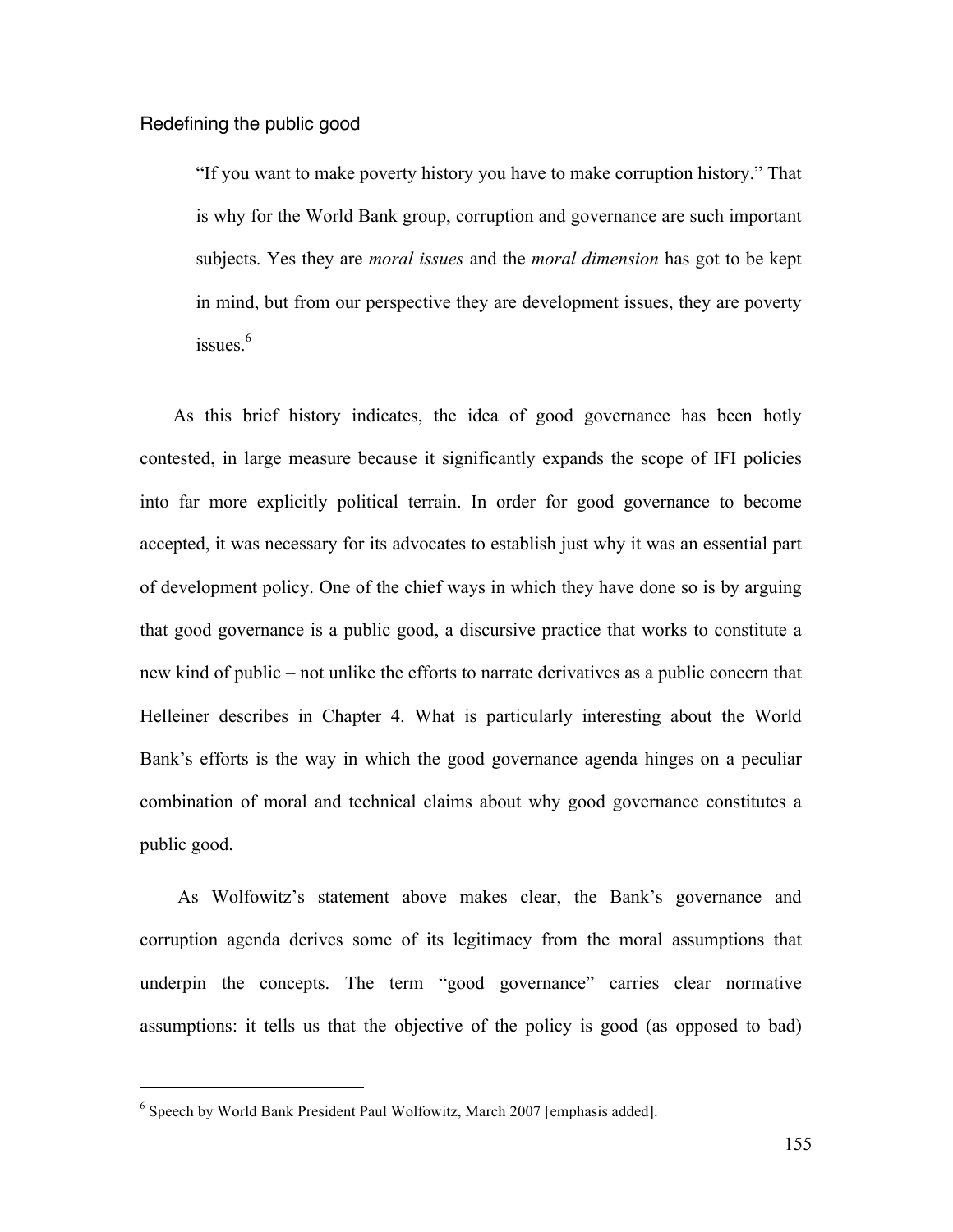governance; that it is possible to distinguish between the two forms; and that the pursuit of the better kind of governance is in the public interest. Moreover, as Mlada Bukovansky has argued in her appropriately titled paper, "Corruption is Bad," the concept of corruption has long carried a powerful set of moral assumptions (Bukovansky 2002). Both IMF and Bank leaders have made strong moral claims for the importance of the good governance agenda.<sup>7</sup> Not only, we are told, are these new policies good for the economic prospects of those living in countries reliant on Bank assistance, but they also foster global economic growth and stability.

This normative framing of governance supplements the institution's more traditional (and still dominant) technocratic conceptions of the public good. The two are not in fact as far apart as one might imagine: part of the power of economics is its appeal to universality – to the universal laws that govern human behaviour, whatever the time or place. As Wolfowitz's above statement makes clear, the Bank cannot rely too explicitly on its moral claims about good governance, given its commitment to technical neutrality: hence the technical argument for governance as a public good becomes essential. As one Bank staff member put it, echoing Wolfowitz, "a technocratic approach leads you to a set of prescriptions which are squarely in the realm of what are usually discussed in ethical and normative terms. We come at it from a positive angle but end up in what appears to be a normative position."<sup>8</sup>

 <sup>7</sup> See Best 2005; Best 2006.

<sup>8</sup> Interview with a senior World Bank staff member, May 10, 2007. Of course, this "positive" angle carries within in a particular set of normative assumptions rooted in the presumed universality of its methodological individualism. For an analysis of the moral assumptions implicit in different kinds of economic theory, see: (Best and Widmaier 2006)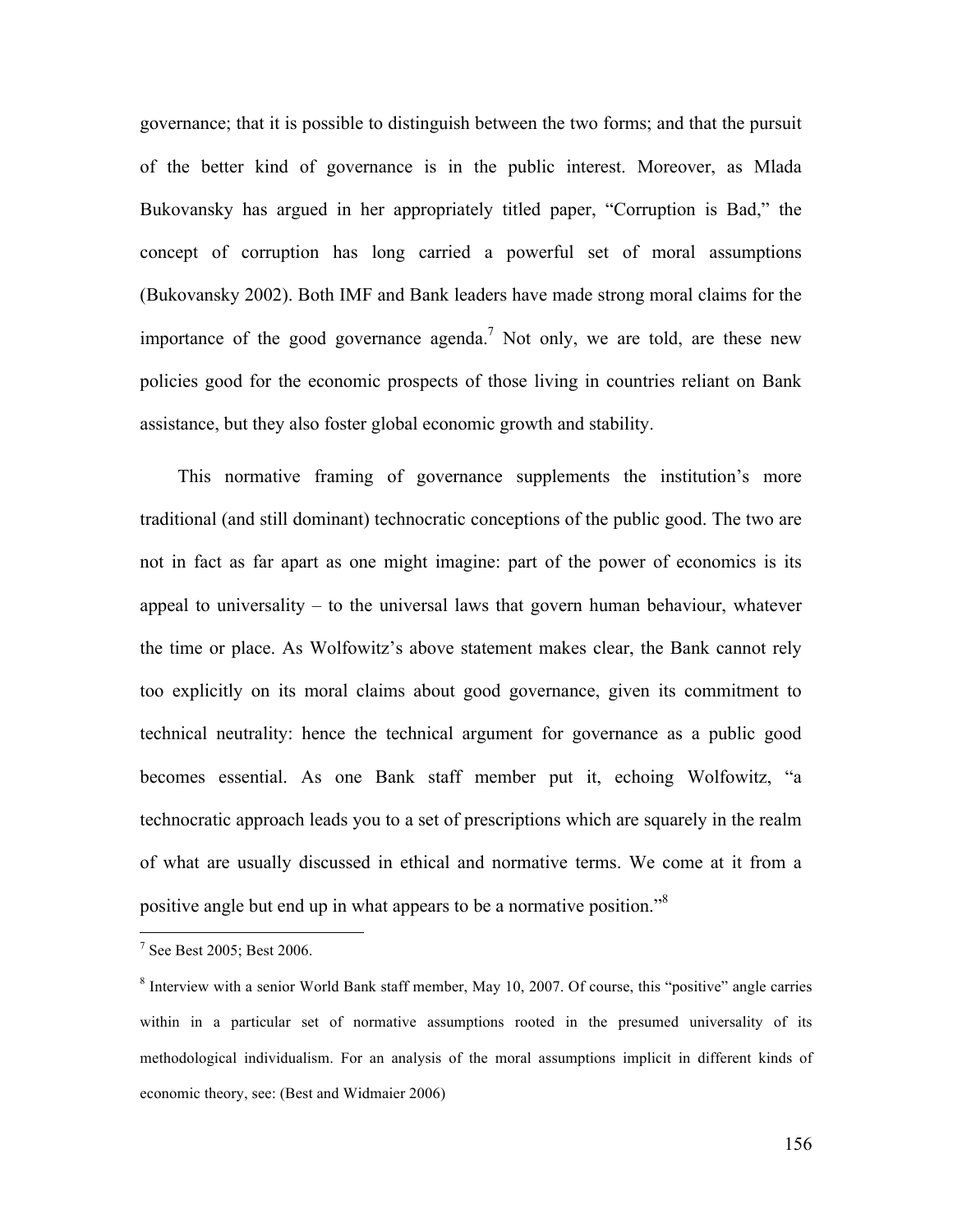In defining good governance as a public good, World Bank staff have drawn on both public choice and new institutionalist theory. The Bank's 1991 report suggests: "Governments play a key role in providing two sets of public goods: the rules to make markets work efficiently, and, more problematically, correcting for market failure." (Bank 1991, ii) For the report's authors, the correction of market failure is problematic because it leaves scope for rent-seeking and more overt forms of corruption. Not only must the state provide public goods, it must do so in such a way that minimizes opportunities for abuse: hence the need for good governance policies as an antidote for government activism. The public choice theory of principal-agent dynamics, which assumes that actors cannot be trusted to pursue anything other than their own selfinterest, thus becomes a central framework for understanding the dynamics of political accountability (Bank 2004a, ch. 3). For example, those collecting taxes (the agents) on behalf of the public (the principal), need incentives and checks to ensure that they do in fact act in the interests of the public rather than for their own enrichment (Bank 1991,  $3)$ .<sup>9</sup> This is an approach that treats governance problems as the logical outcome of rational agents pursuing their own self-interest.

Through the lens of public choice theory, good governance becomes a particular kind of public good that is needed because of the perverse outcomes of human selfinterest and the difficulties of collective action.

 $9$  Classic public choice texts on principal-agent dilemmas include: (Coase 1937; Kiewiet and McCubbins 1991; Niskanen 1971; Williamson 1975)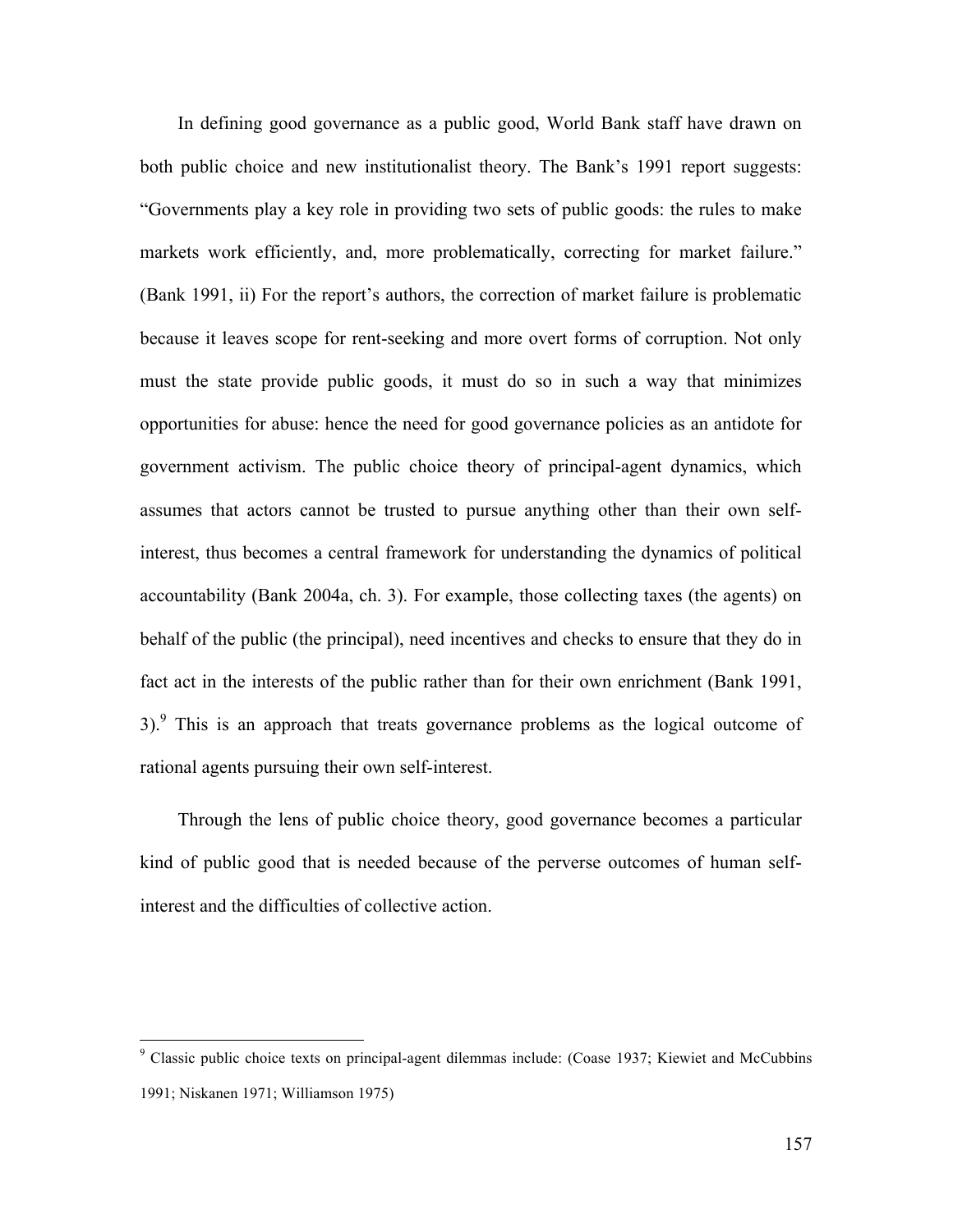### Redefining public actors

The World Bank's increased engagement in public-constituting practices is not limited to its efforts to define governance as a public good. The organization's good governance policies also seek to define and constitute new kinds of actors capable of achieving that public good – actors that include a more "efficient" and "responsive" state and a more engaged group of non-state actors. Such practices are simultaneously discursive and material: they seek to conceptualize and define state, market, and civil society actors in particular ways, goals that they achieve through concrete techniques, including processes for empowering citizens and for keeping errant government bureaucrats in check. These public practices are therefore performative: they seek to produce the very thing that they define.

One of the most striking aspects of the changes taking place in IMF and World Bank policies and pronouncements over the past decade has been their renewed interest in the state after several decades of denigrating its developmental role. Yet that renewed attention has consistently retained a certain skepticism about the state, and a belief that its role should remain secondary to that of the market:

Markets discipline participants more effectively than public sector accountability mechanisms generally can. Enlarging the scope and improving the functioning of markets strengthens competitive forces in the economy and curtails opportunities for monopoly profits, thereby eliminating the bribes public officials may be offered (or may extort) to secure them (IMF and Bank 1996, 3).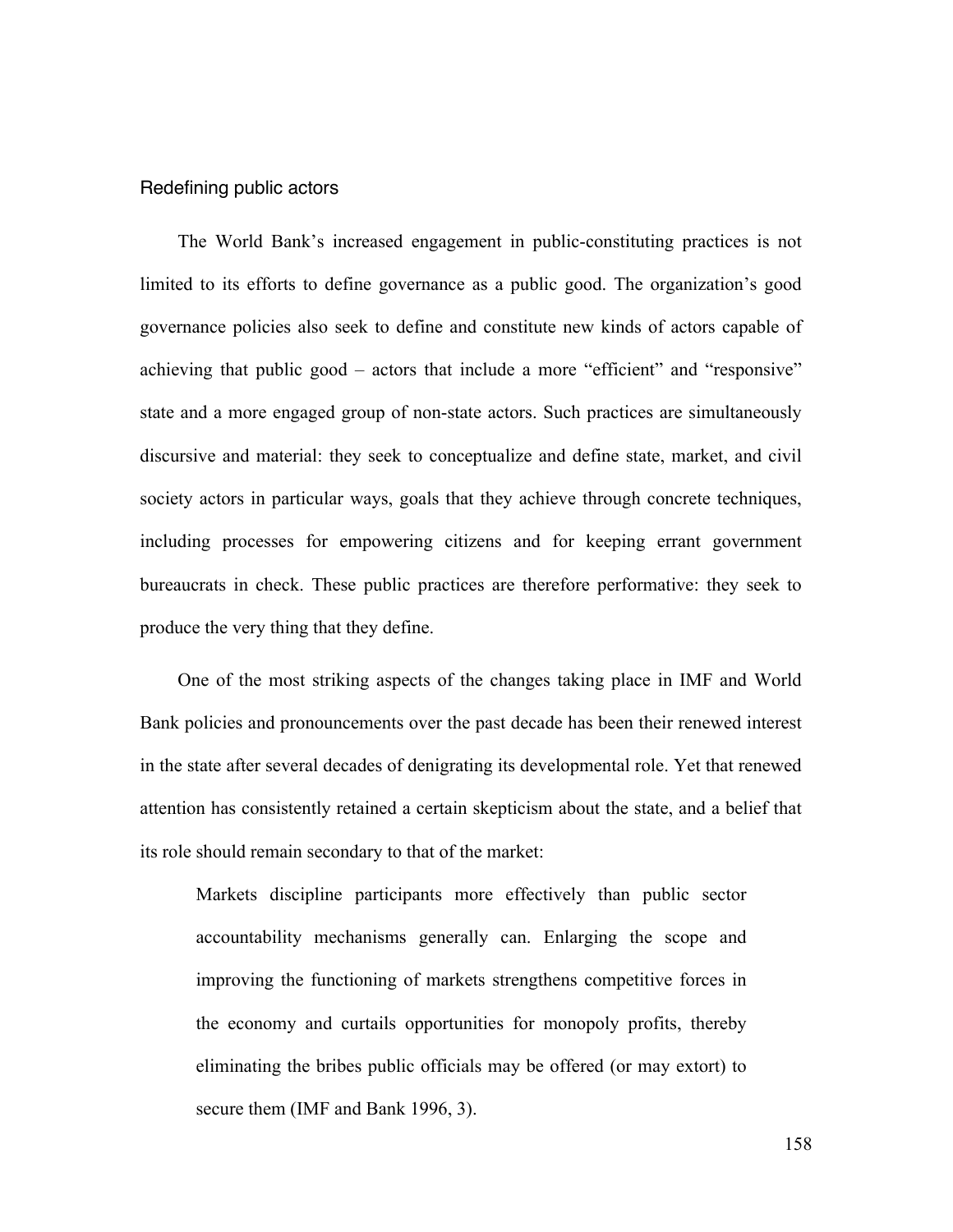In 1997, the World Bank published its landmark document on the return of the state, *The State in a Changing World*. This report, like those before it, took great care to differentiate its approach from earlier state-led development efforts in the 1950s and 60s, arguing that, today, developing country states can only become effective if they first focus on the fundamentals and pare down the role of the state by shifting some of its "burdens" to the private sector and to local communities (Bank 1997a, 3). The report then goes on to note,

But reducing or diluting the state's role cannot be the end of the reform story. Even with more selectivity and greater reliance on the citizenry and on private firms, meeting the broad range of citizens' collective needs more effectively will still mean making the state's central institutions work better (Bank 1997a, 3).

The new and improved state will not only be leaner, but will also be "effective" and "efficient." The Bank defines an effective state as one that has the capacity to undertake certain necessary functions; to do so, it must be able to "undertake and promote collective action efficiently." (Bank 1997b, 3) These bases for assessing a state are clearly drawn from economics, in which efficiency is defined in terms of an effective cost-output ratio. This kind of market-based approach to the state is clearest in the earliest Bank documents, but it also appears in the later institutionalist-inspired governance strategies in which there is a call to bring market-style competition to bear on state institutions, at the same time as the state comes to play a greater role in setting clear rules for the market (Stiglitz 1998; Bank 2002b). The most recent Bank strategy on Governance and Corruption (GAC) also explicitly warns against "excessive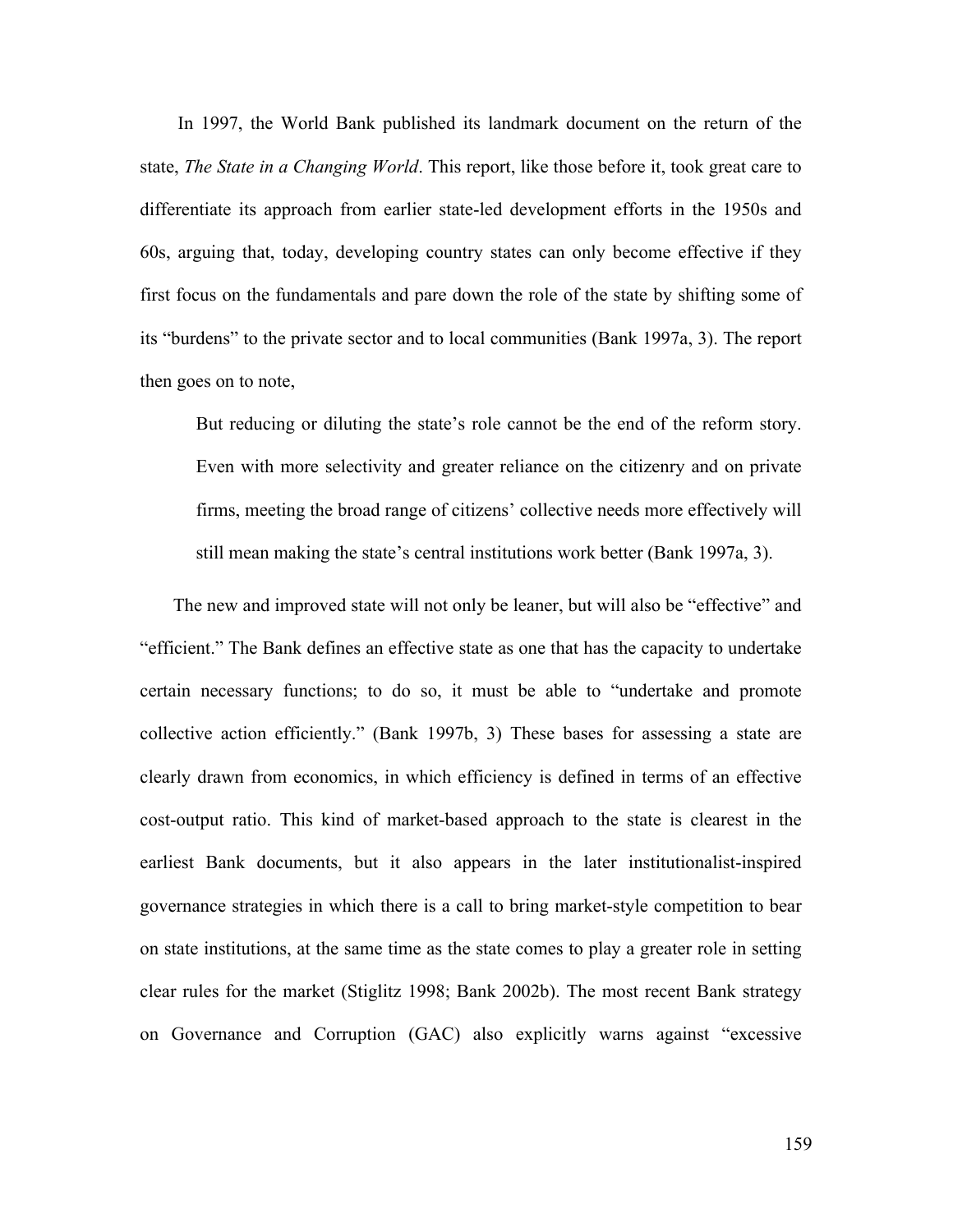regulation," arguing for reforms that "clarify the role of the state, reduce excessive regulatory burdens, and promote competition." (Bank 2007a, ii, iv)

These policies seek to engage state functionaries in a renewed role in development, but it is one that is narrowly defined and carefully limited through interaction with other actors. How does one avoid the potential for corrupting "public officials" noted in the quotation above (IMF and Bank 1996, 3)? By ensuring that they are kept in check by active and empowered citizens and other non-state actors. The Bank's emphasis on a broader kind of public can be seen as far back as the early 1990s, when their role is defined as ensuring the "micro-accountability" of the state (Bank 1991). From the late 1990s on, they are understood as a source of "demand" for good governance (DFGG) (Bank 1997a; Bank 2007a). Rather than emphasizing only the "supply side" of governance (through World Bank and IMF imposed reforms), the idea is that non-state actors will combine to form the "demand side" of the good governance strategy.

There is of course a long history of the World Bank's interest in using market actors and forces as a check on government action – that is part of the logic underpinning decades of privatization. The logic behind these new initiatives is somewhat different, however: there is a genuine attempt in the demand-side initiative to encourage not just market agents, but also citizens to press for better governance. What is particularly interesting in fact is the way in which the differences among these actors become blurred. Thus, the "DFGG" website notes:

Demand for Good Governance (DFGG), or "demand-side" activities are made up of development approaches that focus on *citizens* as the ultimate stakeholders for better governance. With this focus, they strengthen the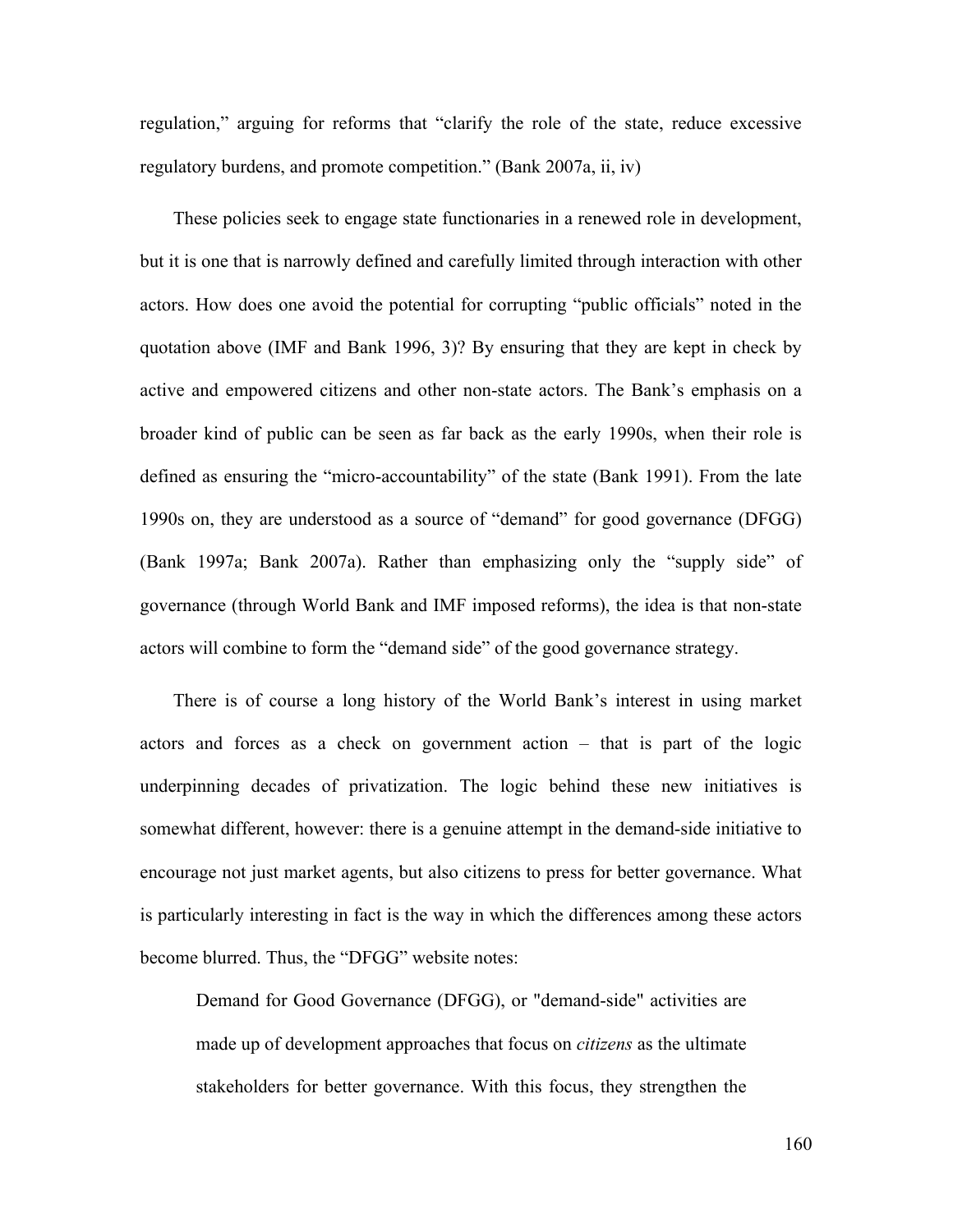capacity of *civil society*, the *media*, *parliament*, *local communities*, and the *private sector* to hold authorities accountable for better development results (Bank 2011a).

This slippage between citizens and other kinds of actors is even more explicit in the 2004 World Development Report, which provides part of the analytic framework for this approach. The report, entitled *Making Services Work for Poor People*, emphasizes the role of "citizen/clients": individuals who are both clients of the providers of basic services, such as water or health care, and citizens of a particular state responsible for the provision of those services (Bank 2004a, 6, 49). For the authors of this report, it is the hybrid identity of the poor – as economic actors who are recipients of services and as political subjects – that motivates and justifies their efforts to demand accountability. Their identity as public actors is linked to their role as private consumers – an identity, I will suggest below, that effectively limits the scope of their participation.

The conception of public actors contained in the 2004 WDR is thus more narrowly defined in public choice terms than the one underpinning the wider DFGG strategy. Yet both identify as public actors a wide range of different groups and individuals, and blur the line between those who would traditionally be seen as public and private. Moreover, they go further and refuse to identify these actors with a coherently defined public or private sphere. As the documentation for the Cambodian DFGG project makes clear, those responsible for this project view public actors in terms of their practices, not their formal identity:

A state-run broadcasting cooperation involved with disseminating information about public programs and their budgets, and providing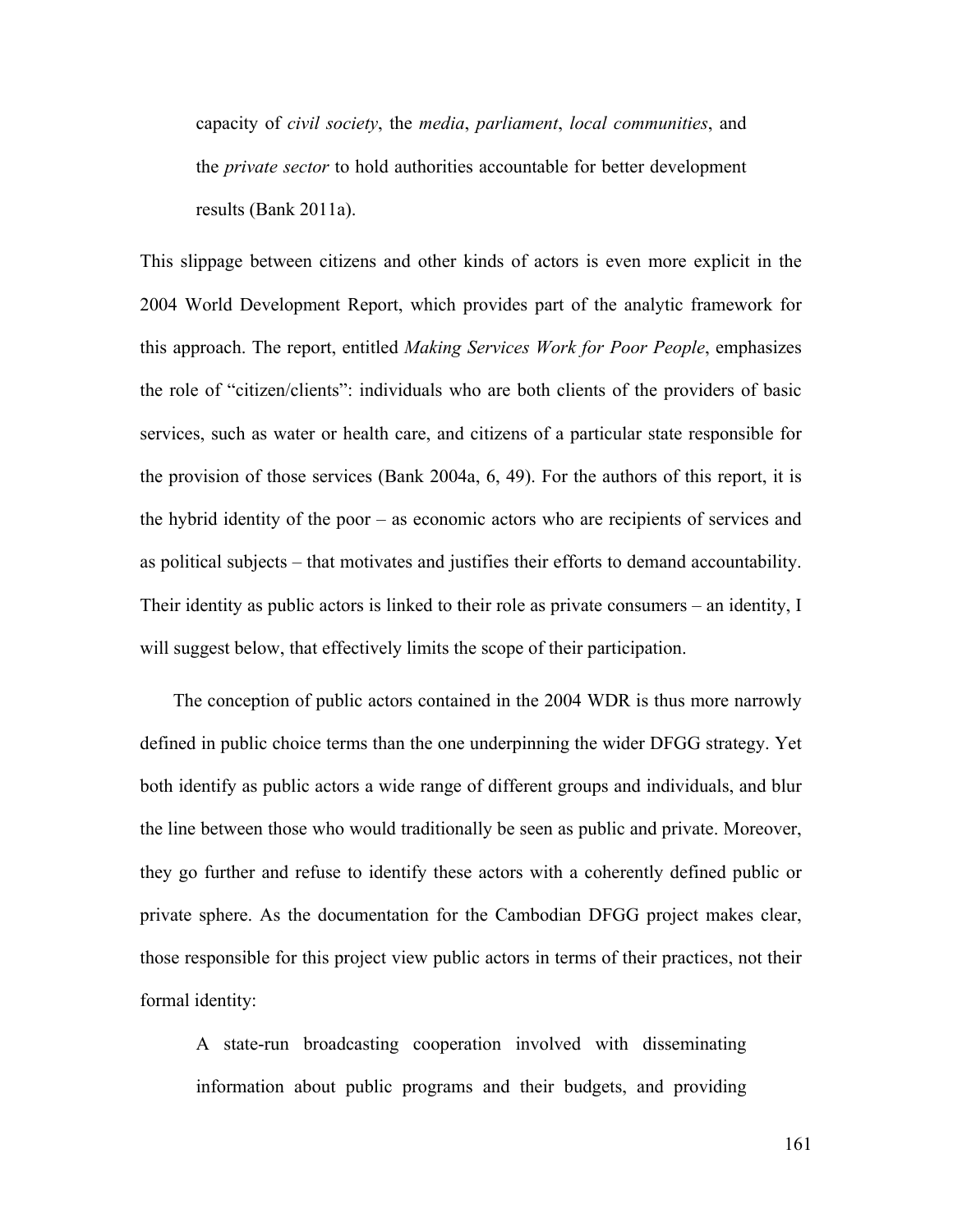feedback of citizens to public officials is as much a "demand side" actor as civil society and the private media promoting demand… What matters for strengthening DFGG under this project is therefore *what an institution does rather than where it is situated* (Bank 2007b, 3, emphasis in original).<sup>10</sup>

Whether you count as a public actor therefore depends on what you do – and whether or not those practices can be counted as public. $^{11}$ 

## Redefining public processes

What kinds of processes count as public – and entitle someone to be defined as a public actor? The processes the World Bank staff identify in their "demand-side" strategy should be familiar to anyone who has examined theories of the public sphere. As discussed in the framing chapter to this collection, as well as in Matthew Paterson's chapter, both Habermas and Arendt have defined the public sphere as a site in which individuals engage in publicity (typically through a free press) and debate. World Bank staff have identified several related practices as key to supporting demand for good governance: transparency and the dissemination of *information*, consultation and *participation*, and ongoing *monitoring* and evaluation. These are all examples of public

<sup>&</sup>lt;sup>10</sup> This point is taken up again and reinforced in the 2008 stocktaking report on DFGG: (Chase and Anjum 2008: 10)

 $11$  Deborah Avant and Virginia Haufler make a similar point about contemporary transnational actors in their chapter in this volume.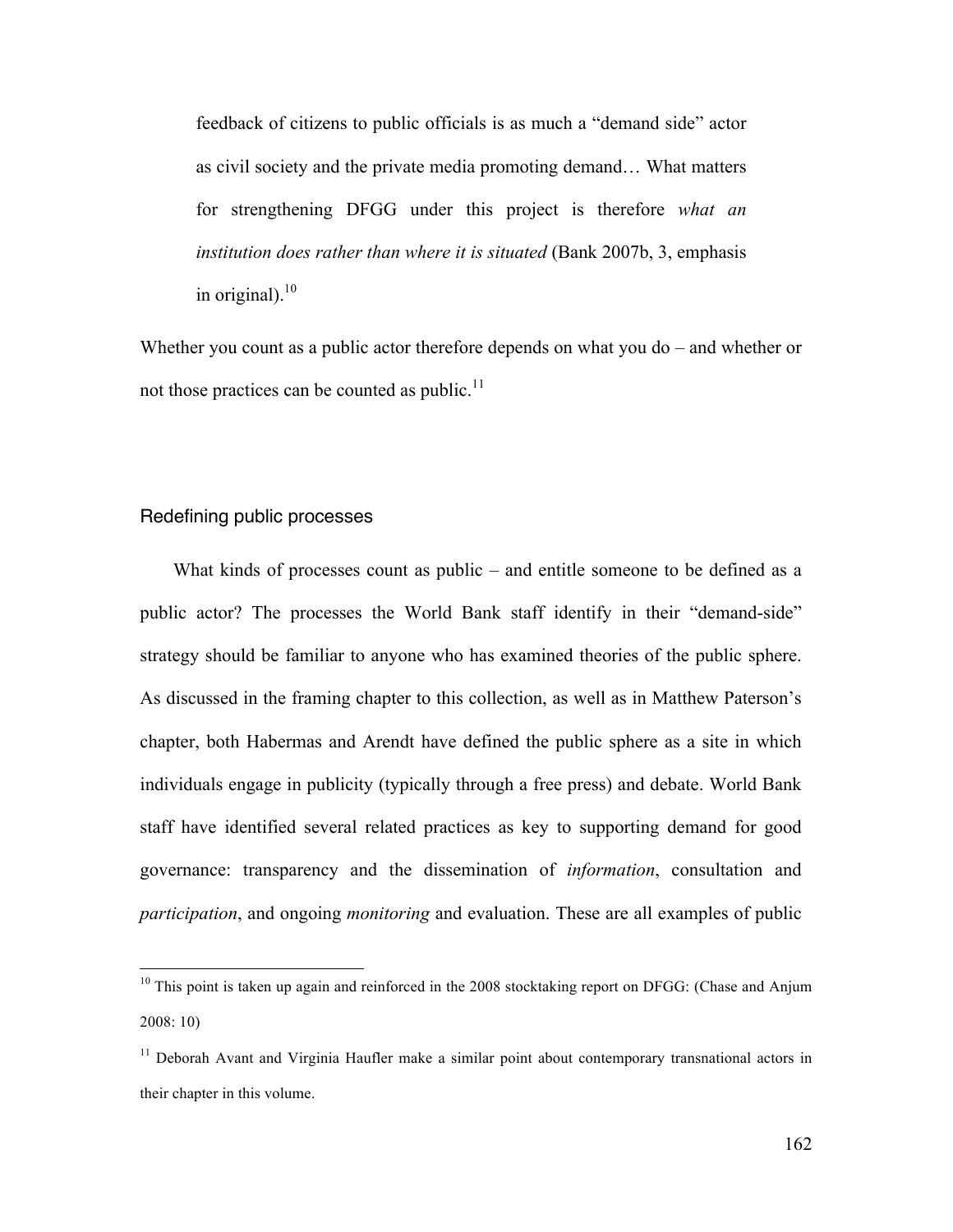practices that combine a set of liberal ideas about what counts as public together with specific material techniques necessary for enacting them.

Both classical and contemporary conceptions of public practice emphasize the importance of *information* as the foundation of public action: before individuals can hold state actors accountable, they need to know what they are doing. In economic theory, moreover, information is seen as vital for market actors to make informed decisions. Hence the Bank's emphasis on government transparency, which they define as its disclosure of relevant information (Bank 2009). Some versions of the demand-side of good governance are based on what one World Bank staff member has called a "*Deus ex machina* theory of political change based on demand by civil society: the assumption is that if only they had a copy of the [government] budget then they would rise up and demand change."12 Over time, however, the demand for a good governance framework has relied less on such *deus ex machina* and has placed increased emphasis on actively promoting demand: such efforts go beyond requiring the disclosure of information about government activities and include practices of active "informationdissemination" and "demystification" – to ensure that this information is readily accessible to "the ordinary public." (Bank 2009; Bank 2011b) In concrete terms, such practices might include "initiatives such as freedom of information, awareness campaigns, rights education, and media programs that 'promote' demand." (Bank 2007b, 2)

In the place of the more classical idea of public debate, the World Bank has instead focused on increasing a range of other forms of engagement, loosely organized around

<sup>&</sup>lt;sup>12</sup> Interview with senior World Bank staff member, May 11, 2007.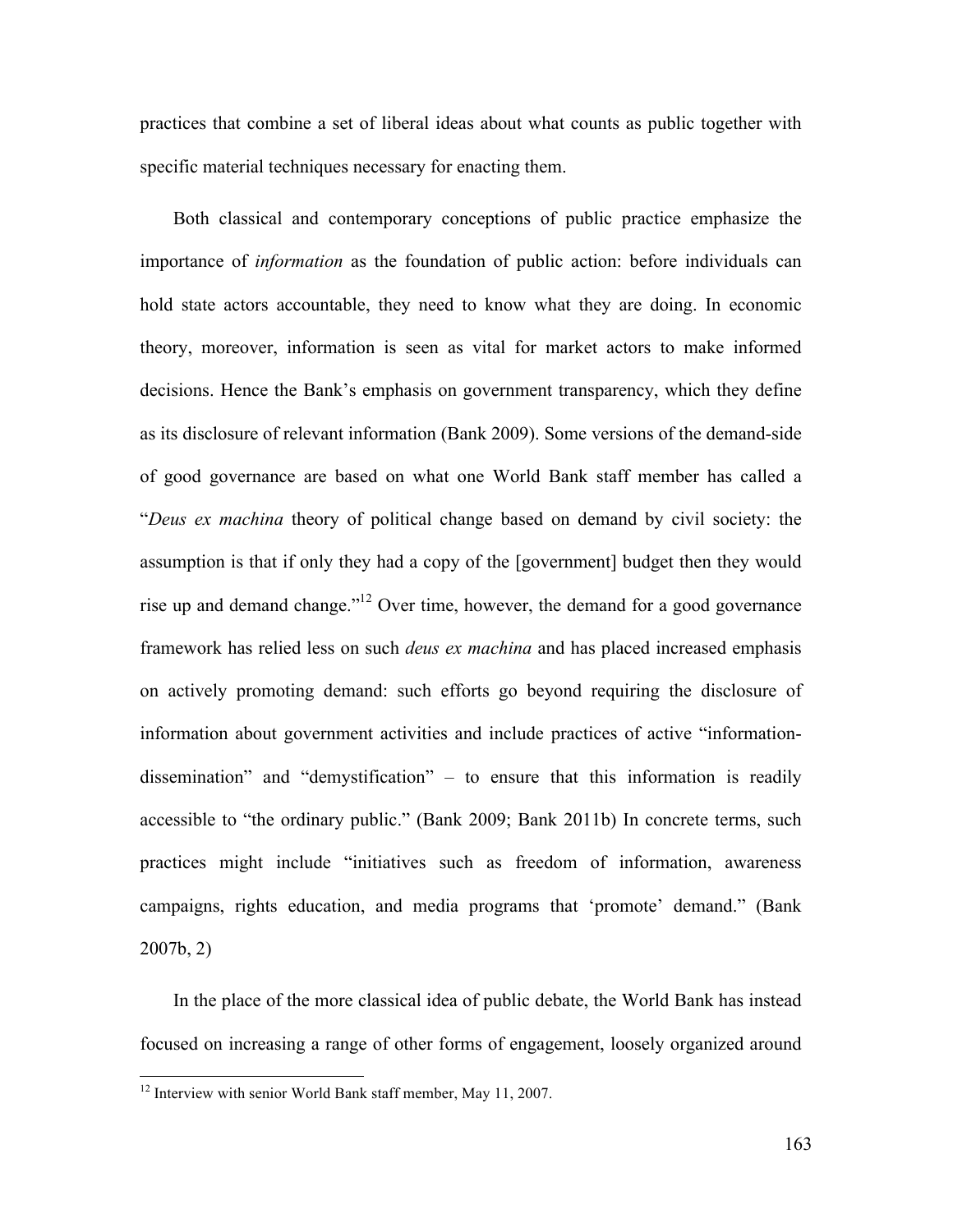the ideas of "voice," and *participation*. These practices take a number of forms, ranging from more collective forms of mobilization (which are defined as part of the promotion of demand) to more localized and institutionalized forms of interaction, designed to provide feedback to government decision-makers and service providers about public concerns. One of the most commonly cited examples of this kind of strategy for increasing the public's voice is that of "citizen report cards"; in Bangalore, India, for example, "Citizens are asked to rate service access and quality and to report on corruption and general grievances about public services." (Bank 2004a, 88) The publication of report card results puts pressure on government actors to reform those services deemed least satisfactory.

These public practices do share some similarities with the forms of debate and deliberation articulated in more traditional conceptions of the public sphere. There are clear parallels with Habermas' definition of the public sphere as "a realm of our social life in which something approaching public opinion can be formed." (Habermas 1974) Yet, it is not at all clear that these forms of consultation constitute the kind of deliberative activity that both Habermas and Arendt are talking about: the emphasis is on participation and consultation, rather than on deliberation and debate – and therefore constitute a much thinner version of public activity.<sup>13</sup> While such thin public practices could potentially spill over into thicker more genuinely political activities, this possibility is constrained by the tendency to frame civil society actors as consumers of services first and foremost. Narrowly economic forms of consultation such as obtaining

<sup>&</sup>lt;sup>13</sup> See Helleiner's chapter in this volume for a similar assessment of the kind of public being engaged and created by recent efforts to regulate derivatives.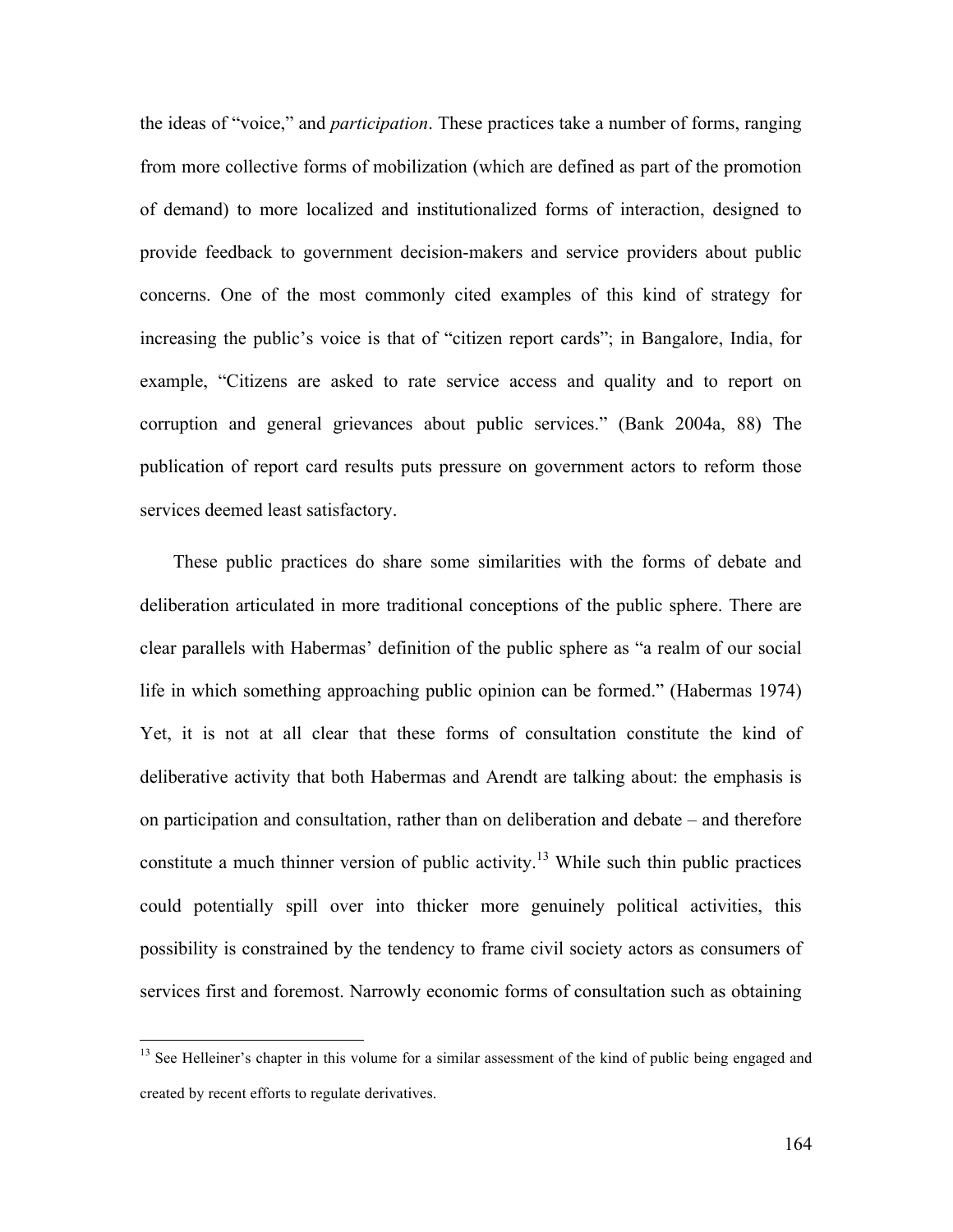customer feedback thus come to redefine and constrain activities that might have produced more political kinds of engagement.

This slippage between political and economic forms of public practice is particularly apparent in the 2004 WDR discussed above. The goal of the report is evident from its title, *Making Services Work for Poor People*: finding ways of improving services for poor people, including basic health care, education and water provision. The report's authors suggest that for this to happen, the poor must become more active in demanding improvements. One of the ways of fostering this kind of demand is through the increased voice of the poor as citizens – what the report describes as the "long route" to accountability – using the various participatory practices described above. Yet there exists another route to ensuring accountability – the "short route" which traditionally goes through the market, in which the poor, as clients, hold service-providers more directly accountable by taking their business elsewhere if they are unsatisfied (Bank 2004b, 6).

The report's authors ultimately recommend a combination of long and short routes to accountability, proposing a hybrid form of service delivery. The report sets out to demonstrate "why pure public sector provision often fails – and why pure privatization is not the answer." (Bank 2004b, 46, 54) Their alternatives combine public and private practices and actors in various ways, depending on the circumstances on the ground. Whatever the particular form service provision takes, they suggest that it can be viewed through the framework of principal-agent dynamics, in which both democratic and market forms of accountability are seen through the same lens.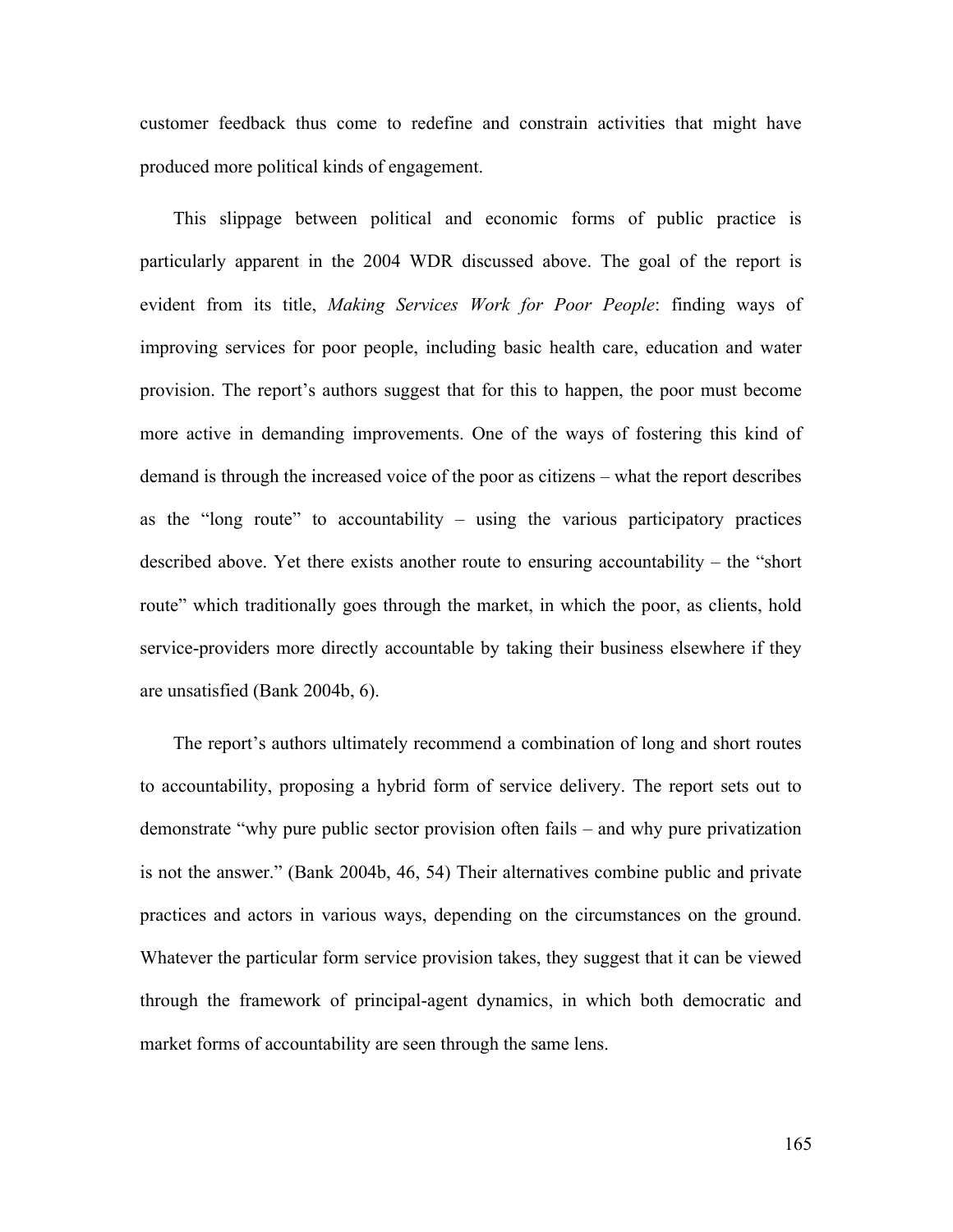The final set of public processes that the World Bank has proposed as a part of its demand for good governance initiative are all organized around the central role of *monitoring*. The goal is not simply to engage public actors' attention early on in the formulation of policies, but rather to create mechanisms through which they can monitor, evaluate and report on government policies on an ongoing basis (Bank 2007b; Bank 2011b). For this to happen, it is necessary to gather information about the effects of those policies, to assess them against pre-defined indicators and to communicate them to the public. These can include Doing Business Indicators, a Bank initiative that scores countries on how easy it is to set up a business, complaints mechanisms, media investigations, and "citizen report cards." (Chase and Anjum 2008, 14, 19) Through these monitoring practices, it is hoped that public actors will become actively engaged in a service management process that places increasing emphasis on targets and testing. Transparency, participation and monitoring thus come together, as information on service performance is transmitted to encourage public actors to "voice" their views, producing data that is in turn used to improve service delivery.<sup>14</sup>

### Reconstituting power and authority

Why do these changes in the kinds of public constituted by the World Bank and other development actors matter? Although there are many possible answers to this question, I will focus here the implications of these new public practices for the

<sup>&</sup>lt;sup>14</sup> This shift is part of a much broader turn to results-based management at the World Bank and more generally in the global governance of development. I discuss this phenomenon in more detail in Best 2013.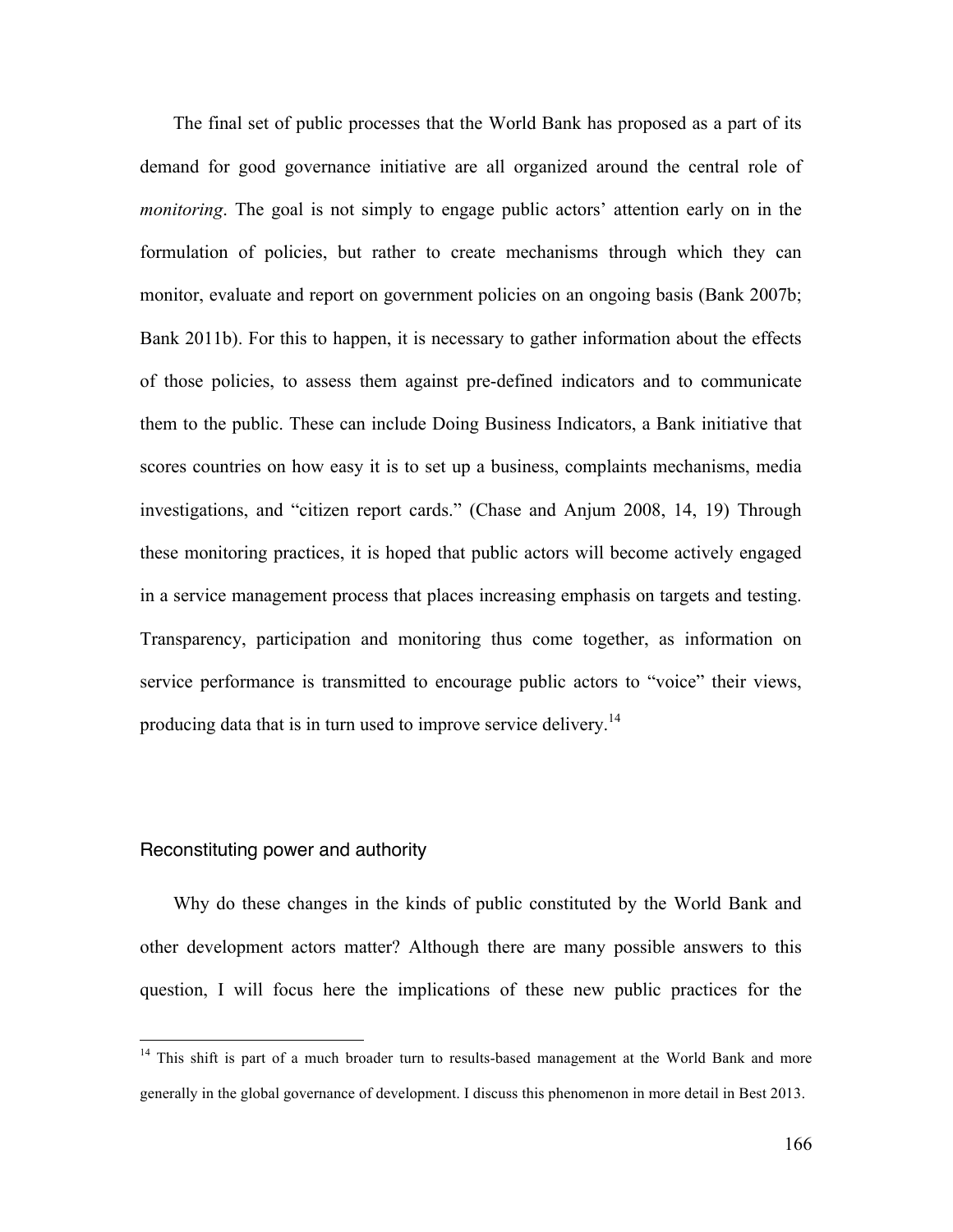character of power and authority in global governance. Engaging in new publicconstituting practices, whether defining the public good, engaging new public actors or fostering new public processes, all involve power relations. The IMF and World Bank have always relied on a wide range of forms of authority, from the more coercive power of conditional lending to the informal power of technical advice and assistance. As Barnett and Finnemore suggest, international organizations like the IMF and World Bank use productive power through their capacity to define and categorize objects of governance in order to give them real meaning and presence (Barnett and Finnemore, 1999; 2005). The idea of good governance is a classic example of a term whose invention has had significant performative effects by making possible a range of practices and interventions that would not have been possible before. The term can be seen as an extension of earlier such categories like "sound economics" which have been used for much longer. Yet whereas past calls for sound economics tended to define state and market actions in largely negative terms, as a matter of deregulating and liberalizing, the category of good governance seeks to define far more explicitly – and positively – what counts as a public good, a public actor, and a public process.

As the governance agenda has begun to focus more on the demand-side, Bank staff have argued for the importance of actively *promoting* demand. In the proposed Cambodian project, for example, they plan to support not only state institutions, such as the national radio station, but also non-state actors with the hope of increasing their capacity mobilize public pressure (Bank 2007b). If all of these individuals and groups are to play their part in this demand-based strategy, they need to become more active and skilled public actors. Moreover, it is not simply this broader range of public actors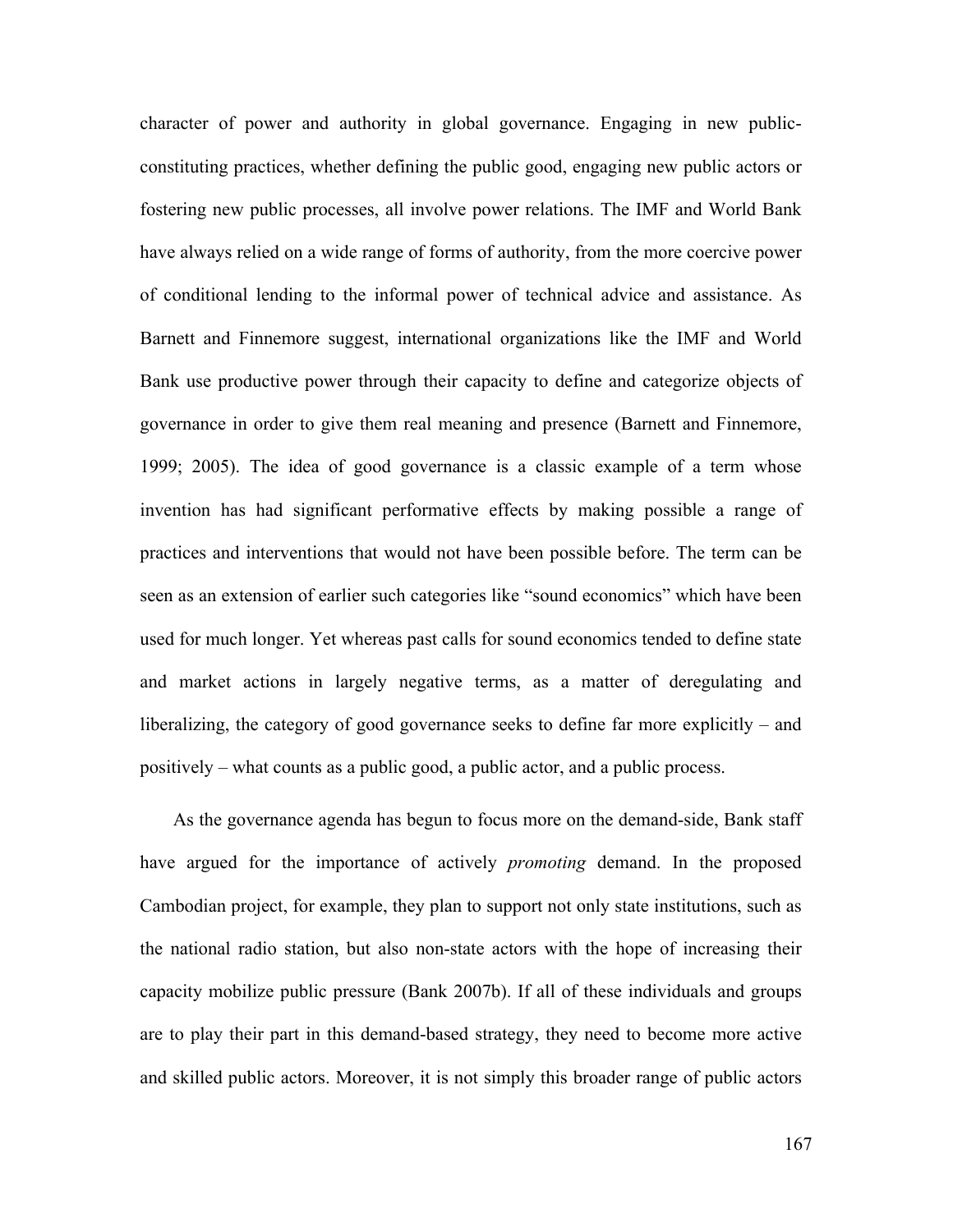that the World Bank seeks to engage and reshape through its demand-side strategy: its ultimate object remains the government itself. The DFGG approach not only hopes to promote and mediate demand through various consultation mechanisms but ultimately to foster more responsive government agencies and service providers. To achieve this end, DFGG advocates argue for the importance of restructuring the public service around performance incentives that link rewards to government actors' achievement of results. Ultimately, the good governance agenda is an ambitious one that seeks to transform the cultures of several different publics – fostering more active and reflexive actors in government, civil society, and the market.

What is notable about the forms of authority that the World Bank seeks to exercise in this context is how indirect they are. The aim of changing government policy is to be achieved not directly  $-$  by stipulating changes as a condition for a loan, for example  $$ but by creating the conditions in which others will demand those changes. This is a circuitous, provisional form of authority that relies on the power of information and indirect incentives to achieve its ends.<sup>15</sup> Not only is the form of this strategy therefore unusual, but its goal is also novel: the attention to public demand together with the emphasis on transparency, accountability and monitoring makes it quite clear that the objective is to create what Mitchell Dean, drawing on Peter Miller (1992) has described as reflexive government:

The imperative of reflexive government is to render governmental institutions and mechanisms… efficient, accountable, transparent and

<sup>&</sup>lt;sup>15</sup> The rise of a more provisional form of authority and style of governance is one of the central themes of my recent book: Best 2013.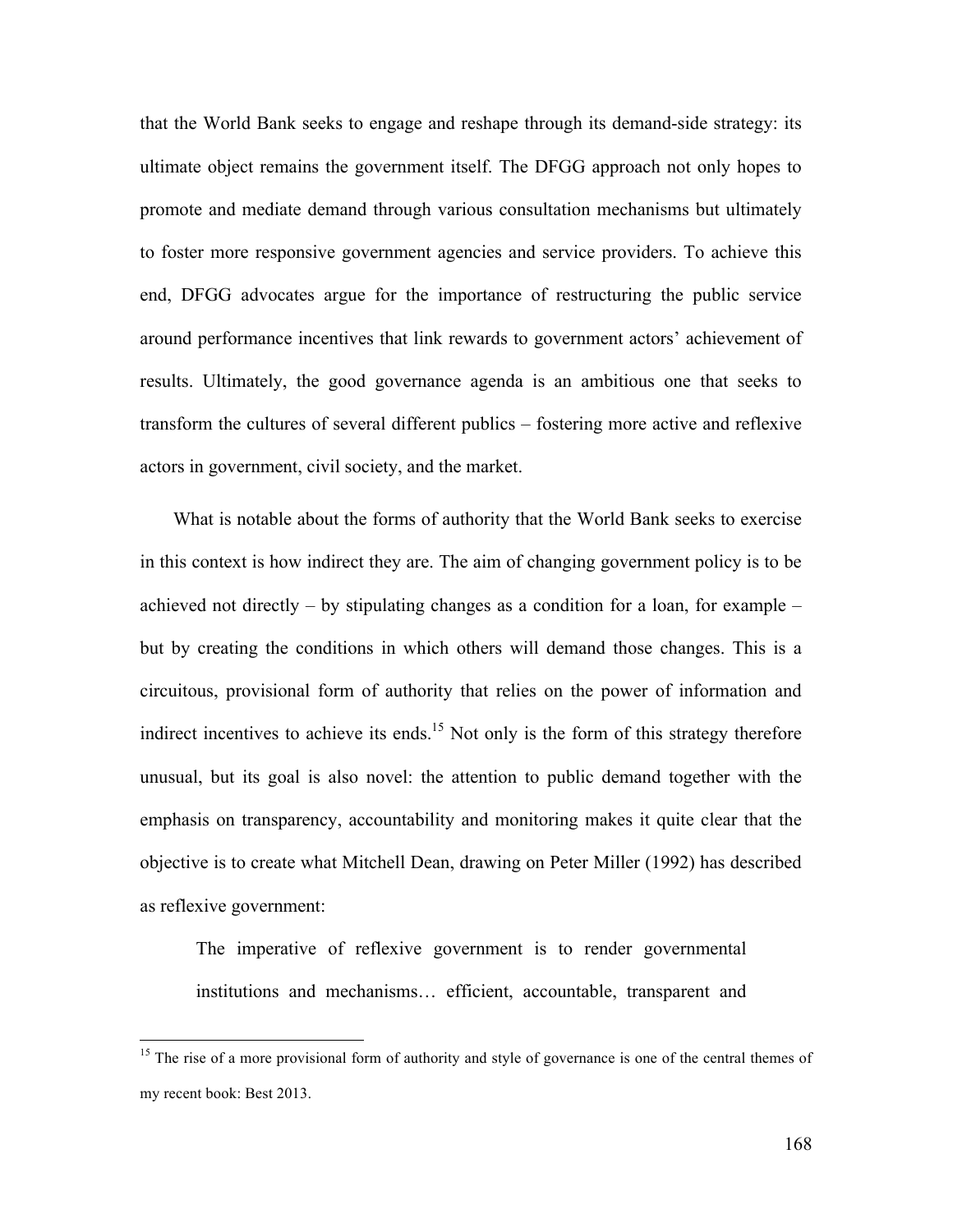democratic by the employment of technologies of performance such as the various forms of auditing and the financial instruments of accounting, by the devolution of budgets, and by the establishment of calculating individuals and calculable spaces (Dean 1999).

World Bank actions are therefore quite ambitious. But do they involve a significant transformation in how global development is practiced? As Best and Gheciu discussed in the framing chapter for this collection, practices can either work to *reinforce* an existing community, often by supporting ongoing background assumptions and habits, or they can work to *transform* it by unsettling taken-for-granted norms and activities. In this case, the Bank staff's practices can be understood as both reinforcing and transformative. There is little doubt that the Bank seeks to redefine what counts as a public good and as a public actor, extending its authority into new more political terrain; such efforts work at local as well as global levels, transforming communities of development practice in important ways. Yet these policies are also designed to reestablish existing hierarchies of development practice – above all reinforcing the World Bank's own place as the central authority.

### Contested publics

The evolution of good governance strategies and the Bank's efforts to reinforce its global authority are only part of the story, however. For there has been significant resistance to these changes – both within and outside the organizations – as well as signs of the limits of these new strategies.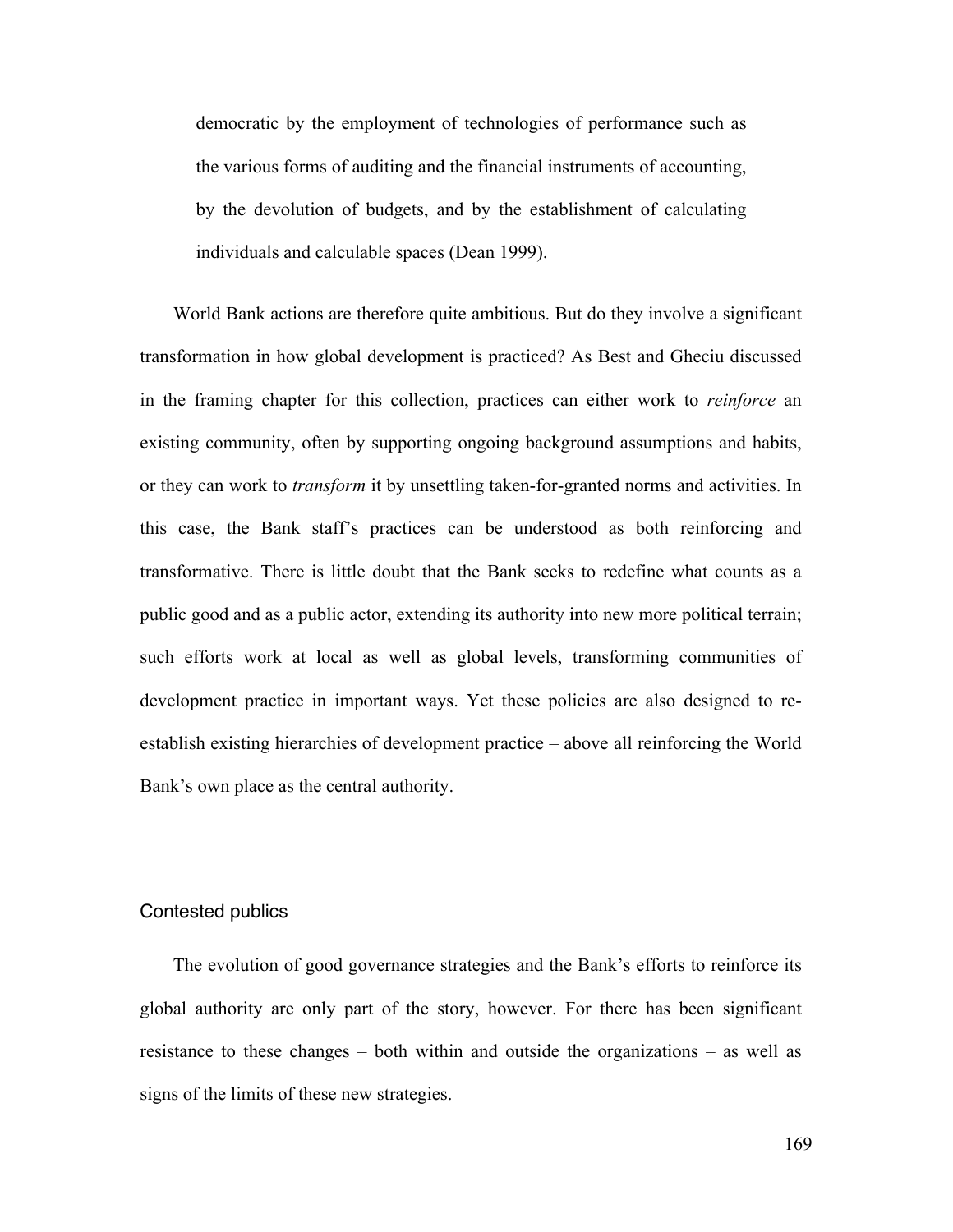If, as I argued at the beginning of this chapter, and as is argued in the framing chapter for this volume, the kind of public that is re-emerging in these policies is always linked to a set of claims that this (good, actor, process) *is* public, then we would also expect such claims to be challenged sometimes. In the final pages of this chapter, I will briefly outline some of these challenges and consider their implications for our understanding of the kind of public that the World Bank is seeking to define. I will focus on three specific challenges: the ongoing contestation over whether good governance is in fact a universal public good; the persistence of divisions within the organization in defining public actors and processes; and the limits that the strategy has faced when being put into practice.

While the Bank has always sought to define good governance as a universal public good – as a set of universally applicable principles or best practices that are broadly applicable in any specific development context – there has, over time, been growing ambivalence among staff and state representatives about the appropriateness of such universalist claims. This discomfort became particularly pronounced with the arrival of Wolfowitz in 2005, and his increased emphasis on corruption as the centerpiece of the good governance agenda. This more recent governance and corruption (GAC) strategy produced a return to the kind of Executive Board resistance that characterized the earliest discussions of governance at the Bank (Conable 1991). This time, the attack was led by the United Kingdom representatives, among others, who raised concerns about the likelihood that the poor would suffer from having aid cut because their leaders were corrupt, and the dangers of applying the policy without attending to the complexities of local context (Thornton 2006).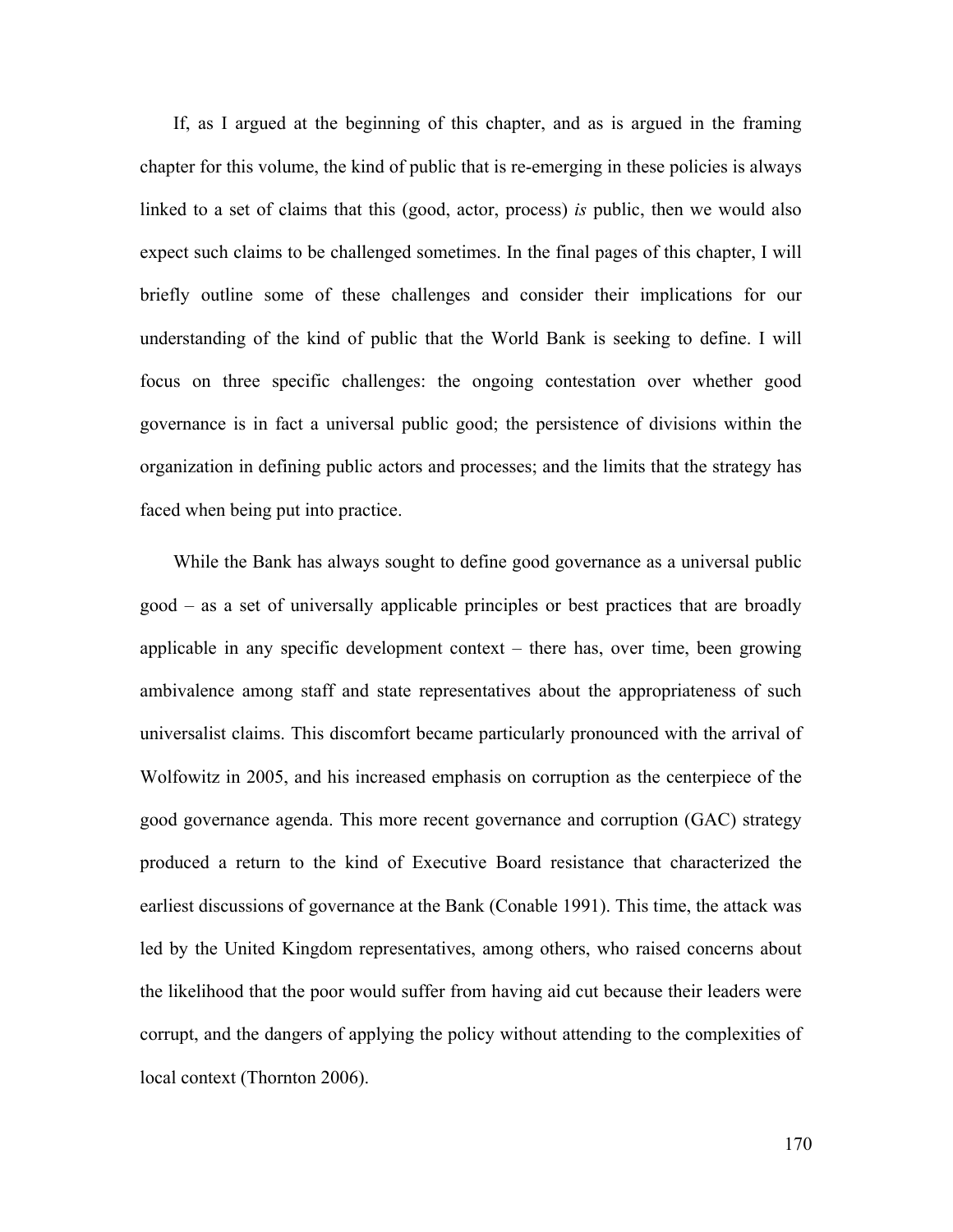At around the same time, a debate erupted about the possibility of objectively measuring good governance. Under Wolfowitz's leadership, the Bank began to put increasing emphasis on the development of quantitative governance indicators (Bank 2007a, ix, 34-5). Although the World Bank Institute – a semi-autonomous think tank within the institution – had developed a range of governance indicators, the Executive Board rejected attempts to integrate them into the Bank's lending operations. At the heart of this debate was a lack of faith in the possibility of aggregating a range of diverse and locally-specific forms of data into a series of universal metrics of just how "good" the governance of any country is. As one senior World Bank staff member put it (probably not representing the mainstream view):

Governance indicators are subjective and atheoretical. We have no good indicators despite what others here would assert. To the extent that they're used to allocate resources or to punish countries, those who are on the short end of the stick are screaming mad.<sup>16</sup>

In addition to these rather public differences of opinion on the Bank's Board about the good governance agenda, there remain subtler divisions among the different departments of the organization. As I discussed above, there are several different approaches to good governance at the Bank, which become particularly evident in later demand-side strategy documents. Although the World Development Report's focus on accountability and the DFGG emphasis on mobilizing demand are closely connected (with the WDR's accountability triangle appearing in most DFGG documents), they each define public good, actors and processes somewhat differently: above all, the

<sup>&</sup>lt;sup>16</sup> Interview with senior World Bank staff member, May 11, 2007.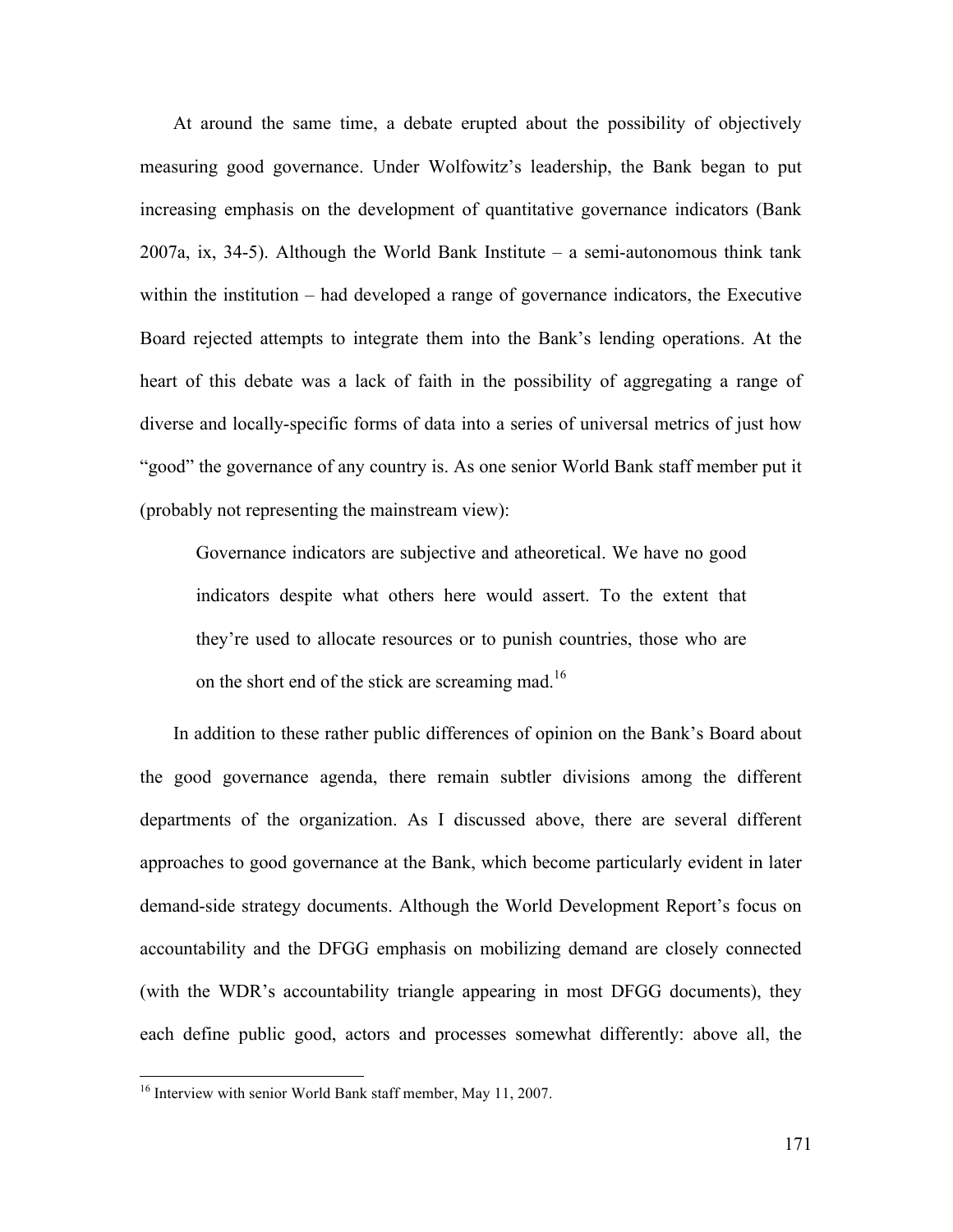WDR approach is more strongly defined by public choice theory and more clearly instrumentalizes political activity.

This lack of a singular coherent conception of demand for good governance at the World Bank is not surprising: the organization is notoriously complex, with an institutional structure that makes it common for different sectors, regions and thematic departments to act with some autonomy. There are several agencies responsible for pursuing the demand-side agenda, including the Social Development Department and sectoral governance and corruption teams within the Human Development and Infrastructure sectors. The Social Development Department has historically been more interested in participatory approaches to development than other divisions within the Bank; in this case as well, the DFGG strategies and projects have been generally developed by those working from this part of the Bank, whereas the 2004 WDR's more public-choice based focus on accountability in service provision carries over into the Human Development sector's work on education, health, and social protection. Even within a single organization, we can find a variety of conceptions of the public at work.

This lack of coherence also helps to explain one other important limitation in the Bank's efforts to emphasize the demand-side of good governance: the fact that the efforts to translate discursive claims into concrete actions have been less than successful to date. There have been two recent reviews of demand-side policies – neither of them particularly positive. The Quality Assurance Group's (QAG) 2009 review found that demand-side initiatives had received less attention than fiduciary or political economy initiatives and concluded that "a great majority of the projects have little or no DFGG mechanisms in place." (Bank 2009; Bank 2011c) A draft stocktaking report by the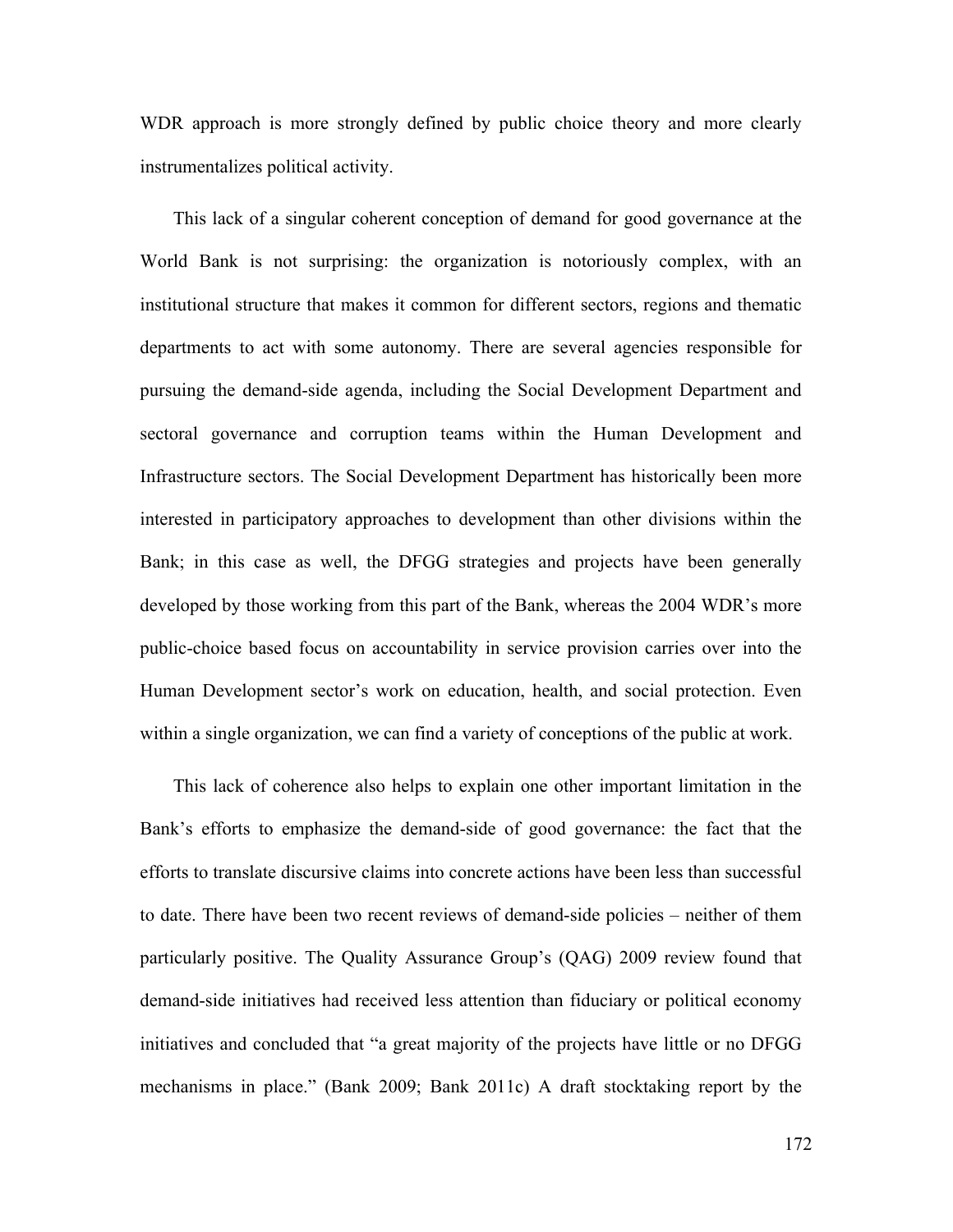Social Development Department provides some insight into why there has been so little take-up of the demand-side practices on the ground. As the report's authors bluntly put it, "even though the governance agenda is everyone's business, it is in fact no one's business." (Chase and Anjum 2008, 9) The report suggests that while demand-side initiatives are present in a wide range of Bank operations and activities, they are fragmented and uncoordinated. There are few incentives for integrating participatory mechanisms in particular, since they can slow down the disbursement of funds (Chase and Anjum 2008, 35-36).<sup>17</sup>

How much of a limit do these challenges pose to the good governance agenda? To date they have been relatively minor, yet they point towards both technical and political tensions in the good governance strategy's efforts to re-engage the public through its demand-side approach. The difficulties of accurately quantifying good governance pose serious challenges to an organization that relies for its authority on its capacity to translate the world into numbers, while the failure to operationalize demand-side policies could ultimately reduce the strategy to little more than rhetoric. Moreover, those developing country representatives who have argued most strenuously against efforts to develop universal indicators remind us of the fact that responsible governance cannot be easily aggregated precisely because it is contextual, and that what is often labeled as "good governance" is often derived from particular western values. Although the World Bank's evolving good governance agenda involves some quite ambitious

<sup>&</sup>lt;sup>17</sup> The primary incentive operating at the World Bank has for a very long time been to move money out the door.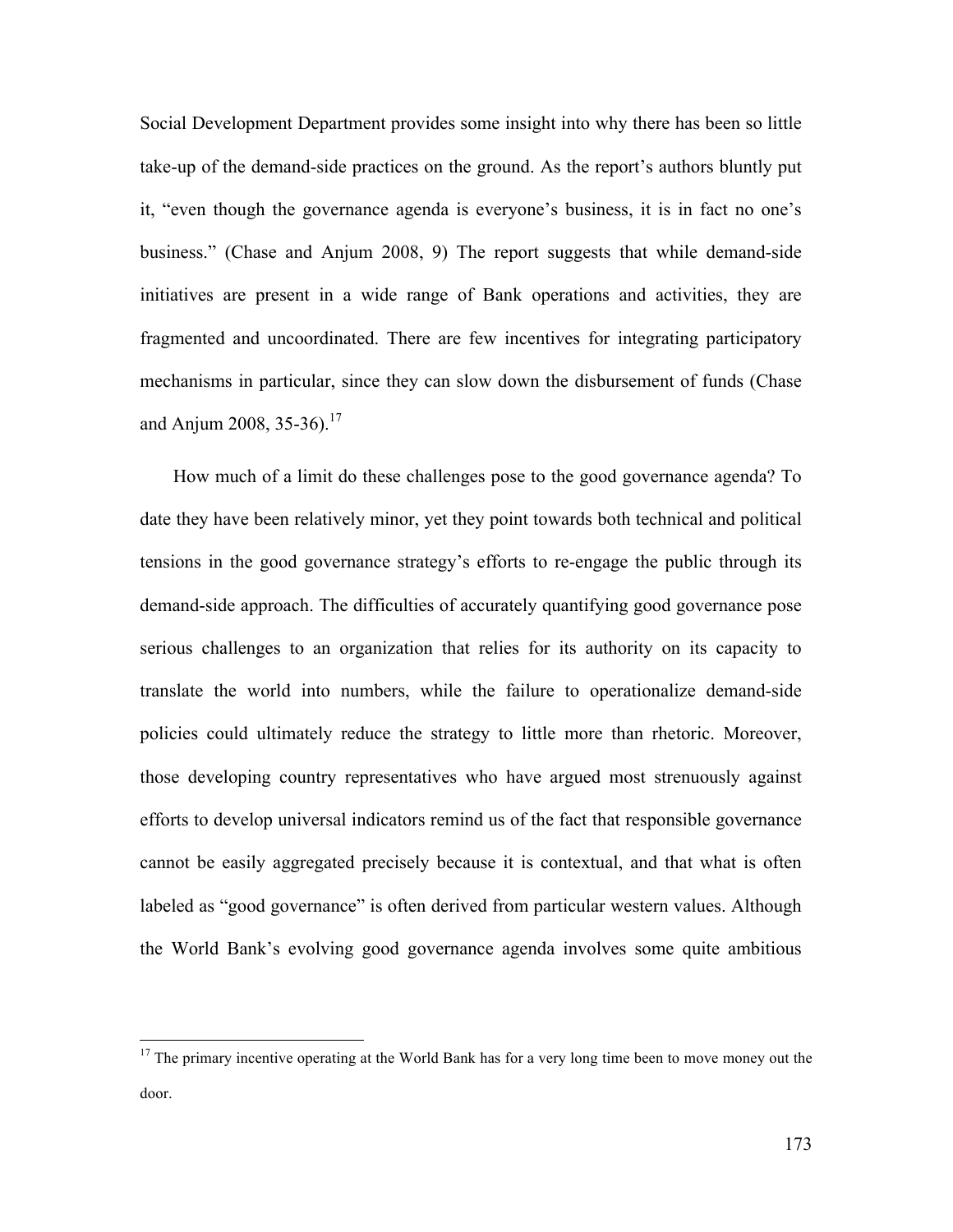efforts to reconstitute a new kind of active, engaged public and a responsive, reflexive state, its future remains uncertain.

#### Conclusion: a new kind of public

I began this chapter with the question of whether we are witnessing a return of the public in the governance of global economic development. Like many of the other chapters in this book, my answer is a qualified yes. Yes, the public is playing a more important role now in global governance than in the recent past, but it is taking an unfamiliar form. Theoretical approaches that focus on the decline of public authority, the centrality of public goods and the rise of the public sphere all provide some clues to the kind of public involved in the Bank's good governance programs. But they also miss some of the most importance features of this emergent public.

Echoing some of the literature on *private authority*, this study has revealed that we do see a continued focus on redistributing some of the state's authority among different actors, whether in civil society or the private sector. Yet even as authority is spread to more sites, there is still far more emphasis on fostering a more active role by the state and other public actors than was the case in the 1980s when the mantra of privatization was at its peak. Moreover the form that authority takes is not as formalized, direct or as closely tied to the private realm as studies on private authority tend to suggest. Actors are deemed to have authority to speak for the public based on what they do, rather than where they are – in state institutions, the private sector or civil society.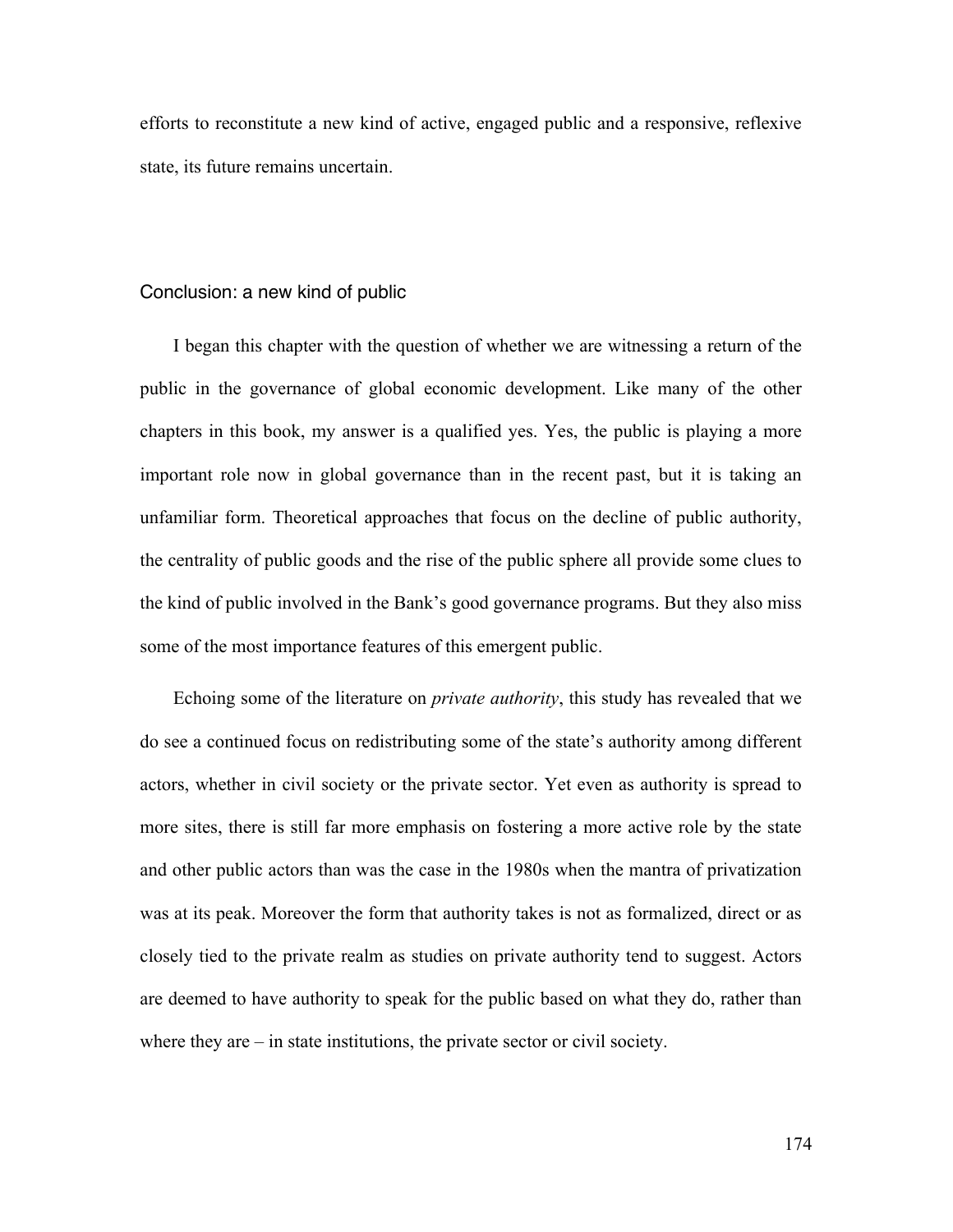One of the ways in which World Bank staff have explained and justified the need for a more robust public has been through the logic of *public goods*: if they are less sanguine about the market as a panacea for all basic development needs, it is largely because they have begun to take more seriously the challenges of market failure. Many of the policies contained in the good governance agenda, from the emphasis on transparency and institution building to the insistence on increasing accountability, can be explained in terms of an economistic conception of public goods. Yet the idea of the common good that is contained in many of these policies is ultimately thicker than these narrowly economistic conceptions assume, relying on moral as well as technical claims. Moreover, the kinds of practices that the Bank seeks to encourage, particularly through its demand for good governance programs, require more than individual self-interested behavior to make them possible.

What DFGG initiatives in particular are calling for is a more collective and activist form of public action that bears more resemblance to the kinds of public process normally associated with the *public sphere*. Yet here again, not all of the elements of the public sphere seem to apply: the actors and institutions involved can be part of the state, civil society or private sphere; the links of accountability being fostered can just as easily connect a client to a service provider (public or private) as a citizen and a state department; and the kinds of practices involved, such as consultation, participation, and monitoring, are thinner and more instrumental than we would normally expect from genuine public debate and contestation.

The kinds of public that the World Bank seeks to foster through its good governance programs cannot therefore be reduced to any of these more traditional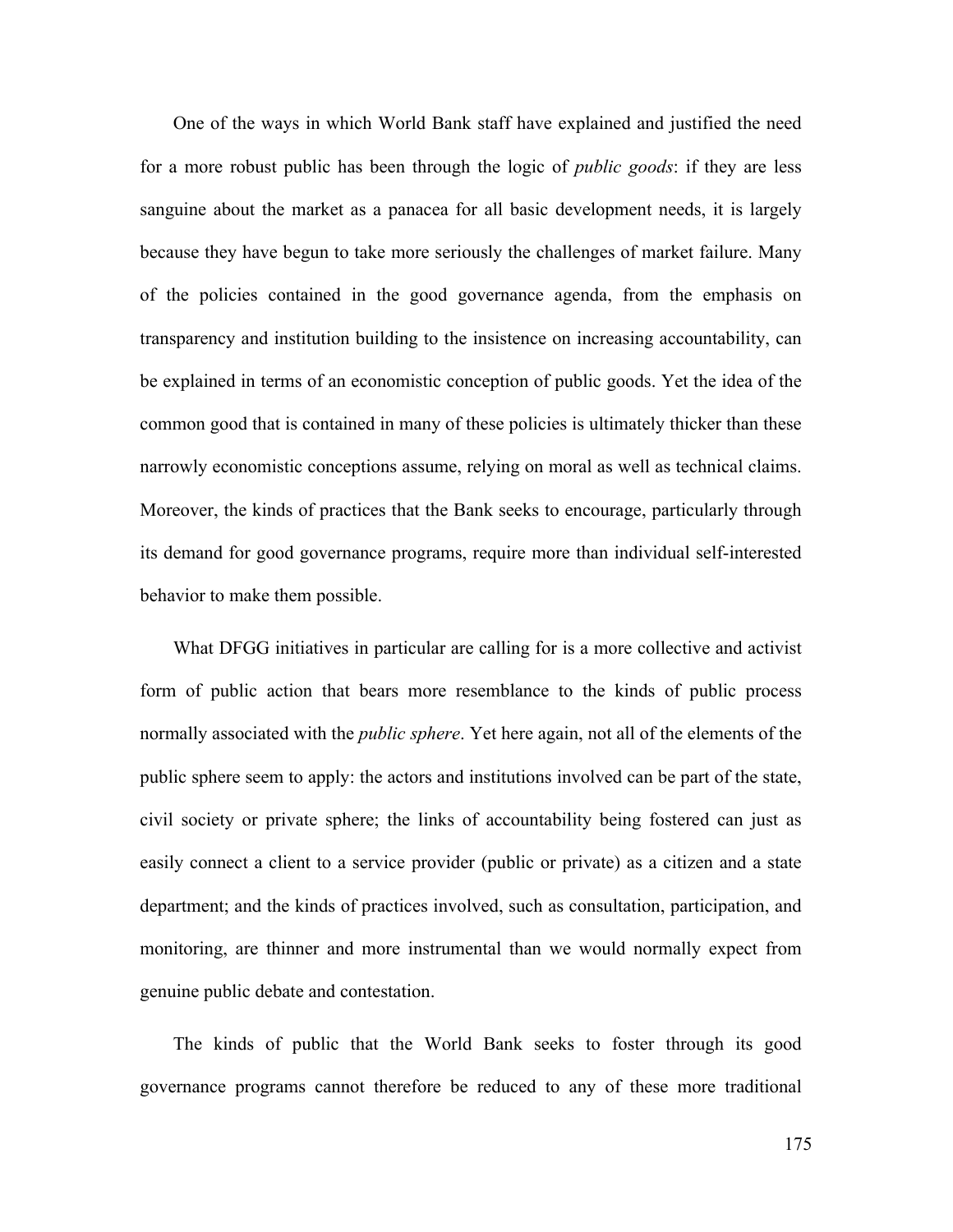forms. What is emerging is a hybrid public: one that is characterized not by bounded and coherent spaces but rather by the kinds of actions that individuals engage in and the ways that they define them. Many of the chapters in this book have pointed to similar phenomena in the governance of derivatives (Helleiner), climate change (Paterson; Bernstein), and security (Avant and Haufler; Gheciu): pointing to the way that practices and processes such as transparency, participation, and monitoring have become increasingly integrated in governance strategies and justified in terms of their (various) public attributes. A push for transparency can be justified as necessary for better market discipline (private authority), as a way of increasing government agents' accountability (public goods), or as essential to a vibrant civil society (public sphere). Moreover the actors involved in creating and responding to that transparency can be state officials or departments, NGOs, poor individuals, business groups, or activists. It is through the act of engaging in this practice that they become public actors engaged in creating a public good. This is a more dynamic and fluid kind of public insofar as what is done and how that action is justified are more important than whether someone sits on one side or another of some imagined public-private dividing line.

As this chapter has already suggested, how we define and practice the public always has normative implications. In this case, the very combination of different kinds of public logics – the more technical, economistic public goods approach, and the more moral and political public sphere approach – has potentially important consequences. Although the technical logic remains the predominant one, it is supplemented by a broader, thicker conception of the public, enhancing the basis of institutions' claims to legitimacy. In the case of the World Bank and other IFIs, this thicker conception of the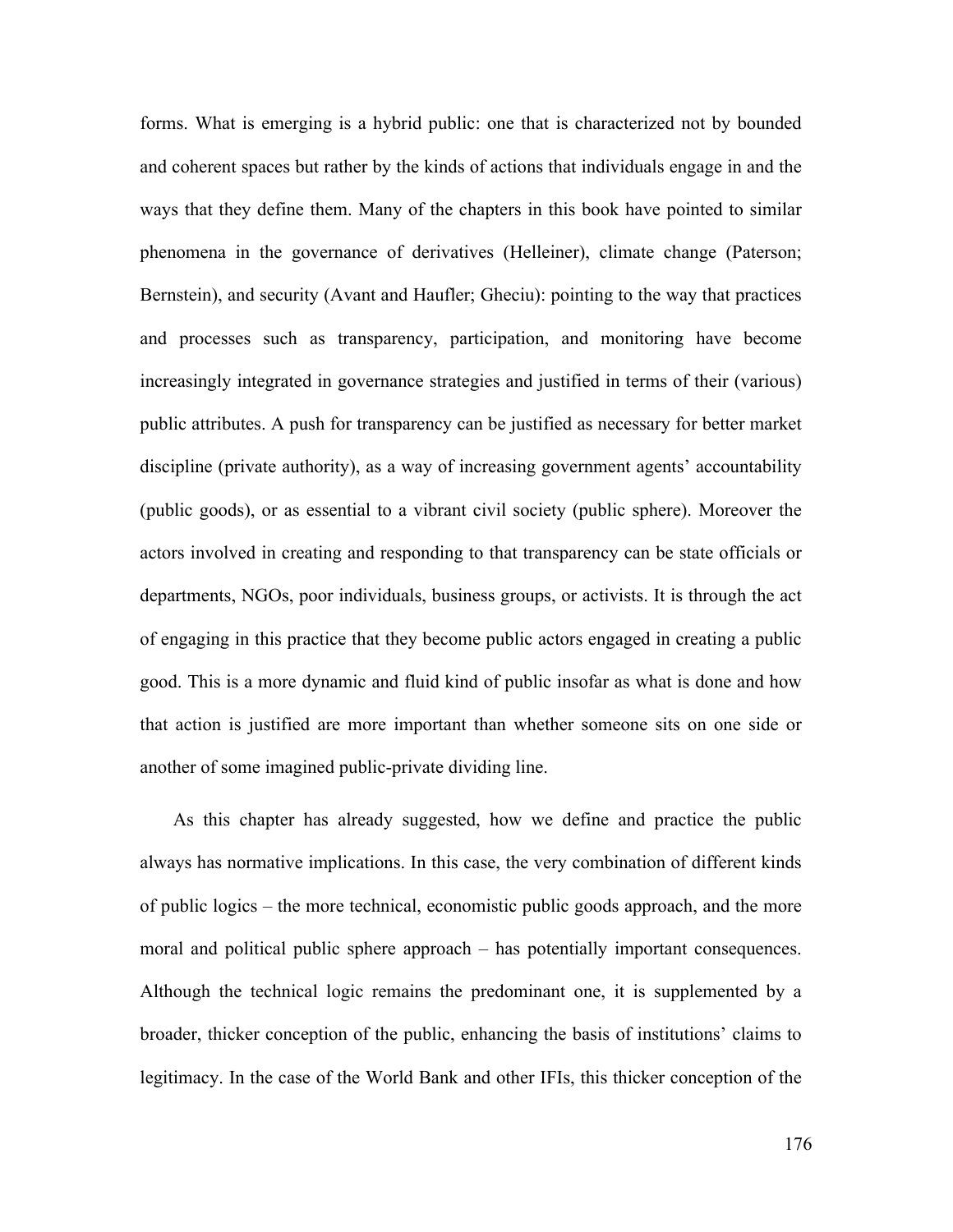public – as voice and participation as well as functional goods – provides a more robust foundation for expanding the institutions' mandates to include increasingly contested and politically-charged areas in their programs. At the same time, the combination of normative and technical conceptions remains somewhat perverse – for just as the normative claims help to thicken the thin appeal of economic theory, those normative claims' increasing dependence on economic logic also has the effect of thinning and instrumentalizing their political character (Abrahamsen 2000). Public actors and processes are now admitted to be a part of the logic of economic development in a way that they had not been for quite some time. Yet the kind of public *politics* that appears in this particular conception of good governance is an impoverished one indeed.

### Works cited

- Abrahamsen, Rita. 2000. *Disciplining democracy: Development discourse and good governance in Africa*. London: Zed Books.
- Barnett, Michael, and Martha Finnemore. 1999. "The politics, power, and pathologies of international organizations." *International Organization* 53 (4): 699-732.
- Barnett, Michael, and Martha Finnemore. 2004. *Rules for the world: International organizations in global politics*. Ithaca: Cornell University Press.
- Best, Jacqueline. 2005. "The moral politics of IMF reforms: universal economics, particular ethics." *Perspectives on Global Development and Technology* 4 (3-4): 357-78.
- Best, Jacqueline. 2006. "Coopting cosmopolitanism? The International Monetary Fund's new global ethics." *Global Society* 20 (3): 307-27.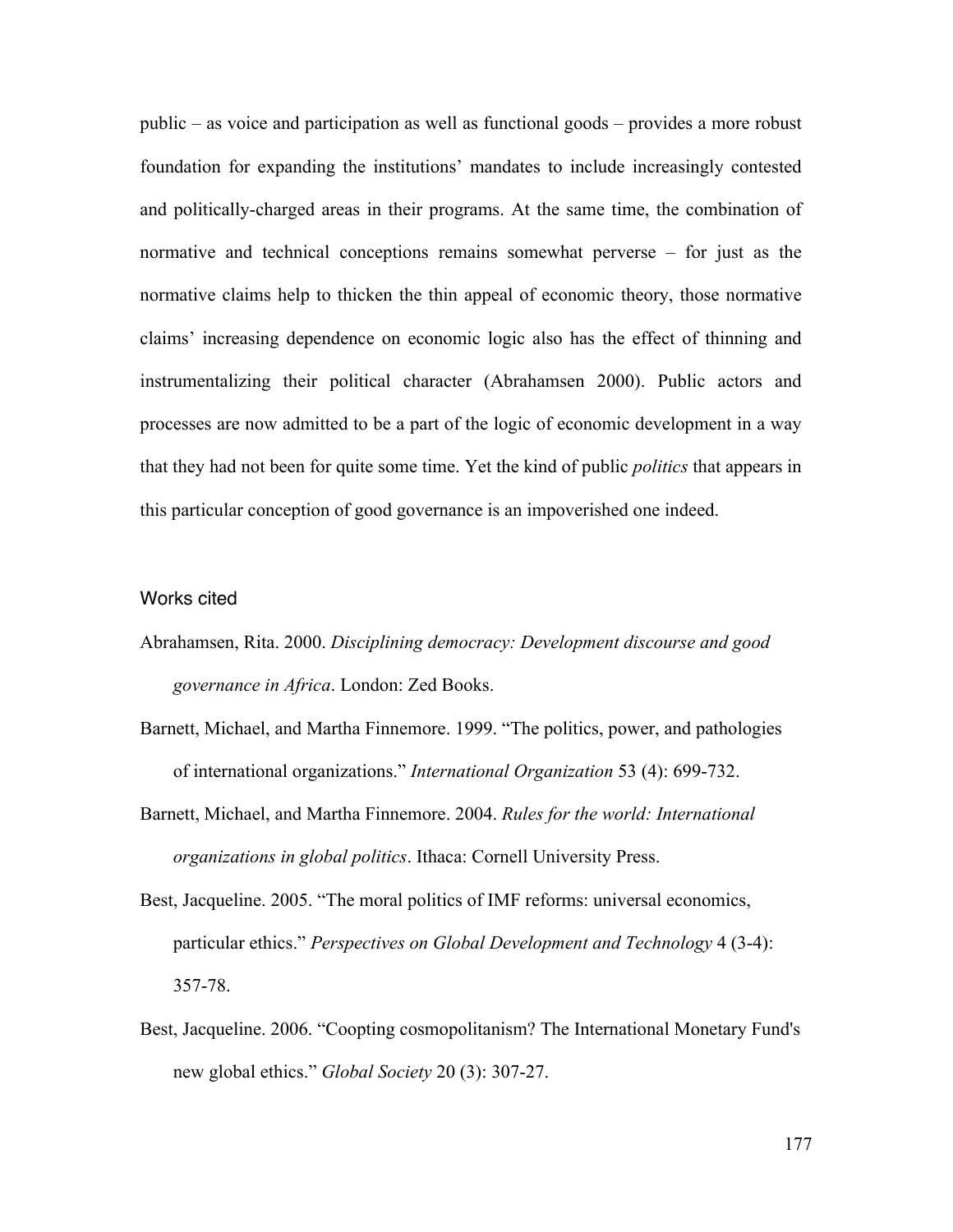- Best, Jacqueline, and Wesley Widmaier. 2006. "Micro- or macro- moralities? International economic discourses and policy possibilities." *Review of International Political Economy* 13 (4): 609-31.
- Best, Jacqueline. 2013. *Governing Failure: Provisional Expertise and the Transformation of Global Development Finance*. Cambridge: Cambridge University Press.
- Bukovansky, Mlada. 2002. "Corruption is bad: Normative dimensions of the anticorruption movement." *ANU Department of International Relations Working Papers* (WP2002/5).
- Chase, Robert S., and Anushay Anjum. 2008. "Final draft: Demand for good governance stocktaking report." Washington, DC: World Bank.
- CIDA. 2011. *Governance*. Canadian International Development Agency, 2011. Accessed May 31 2011. http://www.acdi-cida.gc.ca/
- Coase, Ronald. 1937. "The nature of the firm." *Economica* 4 (3): 386-405.
- Conable, Barber. 1991. "Memorandum to Bank Managers, Subject: Managing Development: The Governance Dimension." August 29.
- Danilovich, John. 2008. *Remarks by MCC CEO, Ambassador John Danilovich, at Brown University's Center for Latin American Studies.* Millennium Challenge Corporation, April 16 2007. Accessed January 16 2008. http://www.mcc.gov/
- Dean, Mitchell. 1999. *Governmentality: Power and rule in modern society*. Thousand Oaks: Sage.
- DFID. 2006. *Eliminating world poverty: Making governance work for the poor,* UK Government, July 2006. Accessed August 16 2006. http://www.dfid.gov.uk/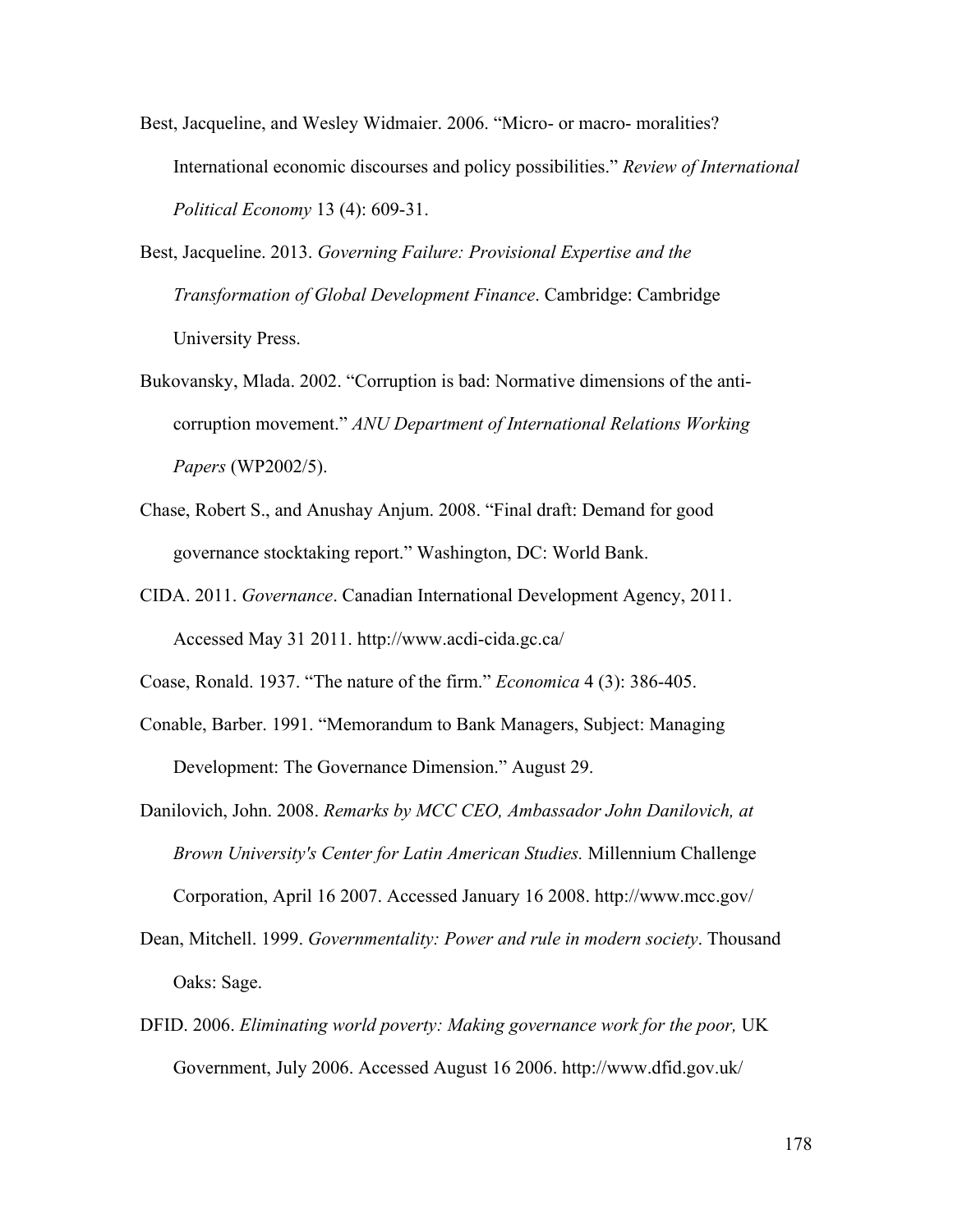- Habermas, Jürgen. 1974. "The public sphere: An encyclopedia article." *New German Critique* 3 (1): 49-55.
- IMF Archives. 1996. EB/CW/DC/97/3. "Helping countries combat corruption and improve governance: A joint World Bank/IMF issues paper prepared for the Development Committee." August 13.

Kiewiet, D. Roderick, and Mathew McCubbins. 1991. *The logic of delegation: Congressional parties and the appropriations process*. Chicago: University of Chicago.

- Krueger, Anne. 1974. "The Political Economy of the Rent-Seeking Society." *American Economic Review* 64 (3): 291-303.
- MCC. June 23, 2008. *MCC: Indicators Home* 2008. Accessed June 23, 2008. http://www.mcc.gov/
- Miller, Peter. 1992. "Accounting and objectivity: The invention of calculating selves and calculable spaces." *Annals of Scholarship* 9 (1): 61-86.

Miller-Adams, Michelle. 1999. *The World Bank: New agendas*. London: Routledge.

- Niskanen, William. 1971. *Bureaucracy and representative government*. Chicago: Aldine, Atherton.
- North, Douglass. 1990. *Institutions, institutional change and economic performance*. Cambridge: Cambridge University Press.
- Shihata, Ibrahim. 1990. "Issues of 'governance' in borrowing members: The extent of their relevance under the Bank's articles of agreement." Washington, D.C.: World Bank.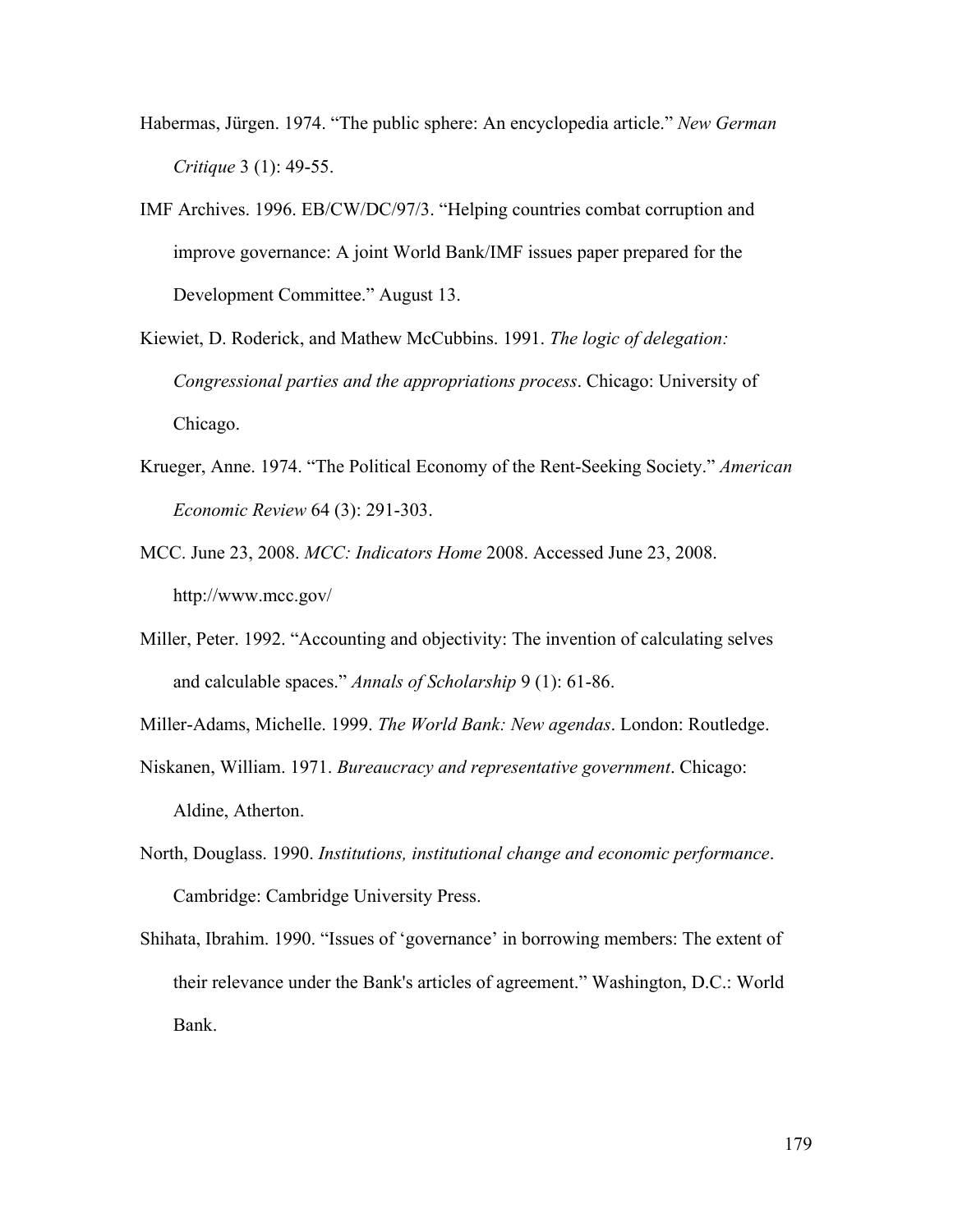Stiglitz, Joseph. 1998. "More instruments and broader goals: Moving towards the post-Washington consensus." WIDER Annual Lecture, January 7, at Helsinki.

Thomas, M. A. 2007. "The governance bank." *International Affairs* 83: 729-745.

- Thornton, Phili 2006. "Benn beat World Bank chief over corruption policy." *The Independent*, September 19.
- USAID. 2011. *Democracy and governance* USAID, 2011. Accessed May 31 2011. http://www.usaid.gov/
- Weaver, Catherine. 2005. "The social construction of good governance: A battle of development in the ideas in the World Bank." In *Constructivist political economy*, edited by Rawi Abdelal, Mark Blyth and Craig Parsons. Ithaca: Cornell University Press.
- Williamson, Oliver. 1975. *Markets and hierarchies: Analysis and antitrust implications*. New York: Free Press.
- Williamson, Oliver. 1985. *The economic institutions of capitalism*. New York: Free Press.
- World Bank. 1989. "Sub-Saharan Africa: From crisis to sustainable growth. A longterm perspective study." Washington, D.C.: World Bank.
- World Bank. 1991. "Managing development: The governance dimension." Washington, D.C.: World Bank.

World Bank. 1992. "Governance and development." Washington, D.C.: World Bank.

World Bank. 1994. "Governance: The World Bank's experience." Washington, D.C.: World Bank.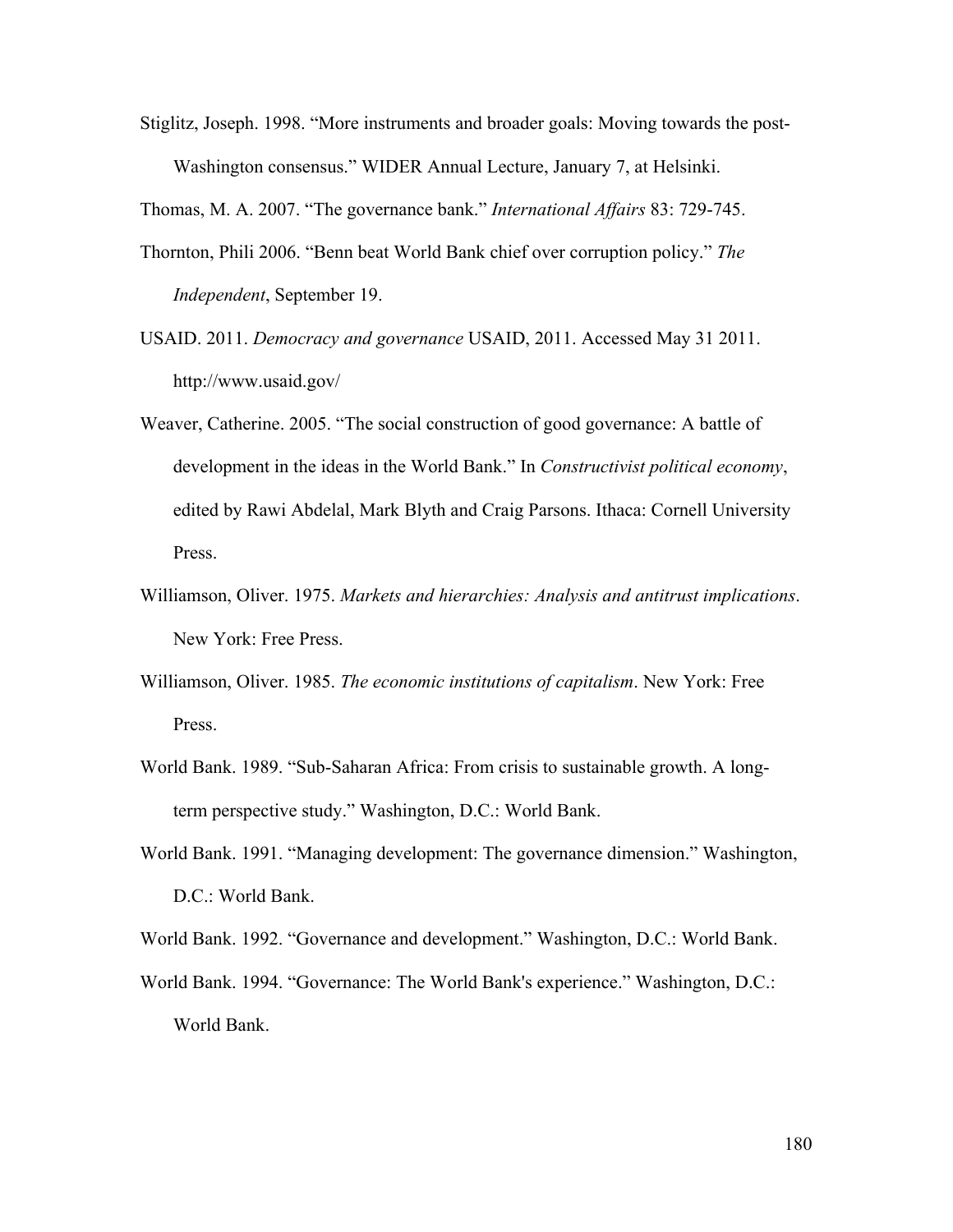- World Bank. 2008. "World Bank president outlines a new agenda describes a Bank 'on the move'" World Bank, October 1 1996. Accessed July 22 2008. http://go.worldbank.org/
- World Bank. 2006. "The state in a changing world." World Bank, 1997a . Acessed September 24 2006. http://www.worldbank.org/
- World Bank. 1997b. "World development report 1997: The state in a changing world." Washington, D.C.: World Bank.
- World Bank. 2000. "Reforming public institutions and strengthening governance: A World Bank strategy." Washington, D.C.: World Bank.
- World Bank. 2001. "World development report 2000/01: Attacking poverty." Washington, D.C.: World Bank.
- World Bank. 2002a. "Reforming public institutions and strengthening governance: A World Bank strategy." Implementation Update. Washington, DC: World Bank.
- World Bank. 2002b. "World development report 2002: Building institutions for markets." Washington, D.C: World Bank.
- World Bank. 2004a. *Making Services Work for Poor People*. World Bank. Accessed September 24 2006. http://web.worldbank.org/
- World Bank. 2004b. "World development report 2004: Making service work for poor people." Washington, DC: World Bank.
- World Bank. 2007a. "Strengthening World Bank group engagement on governance and anticorruption." Washington, DC: World Bank.
- World Bank. 2007b. "The Cambodian demand for good governance (DFGG) project an updated storyline." Washington, DC: World Bank.